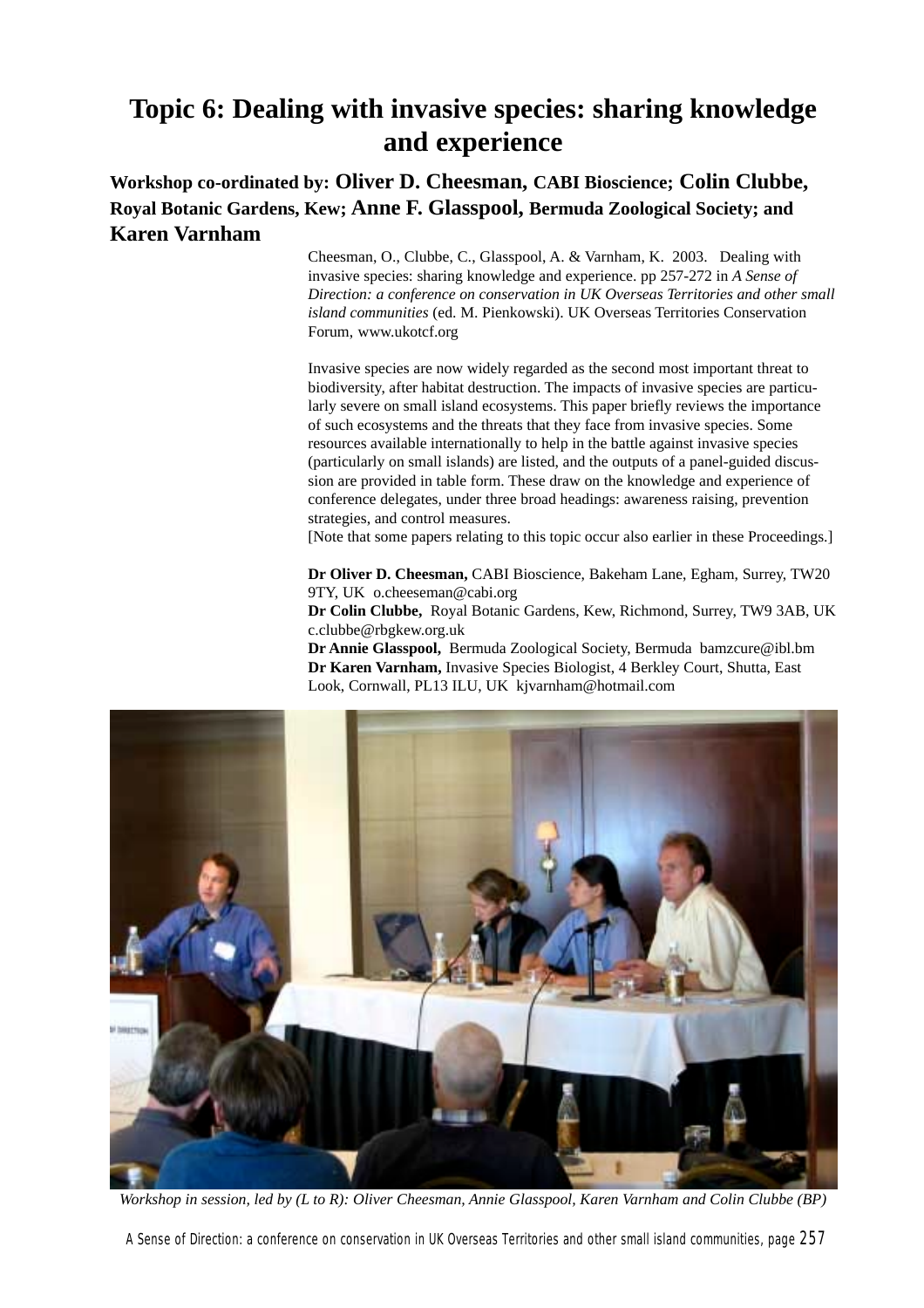### **The importance of island ecosystems**

Island ecosystems display many special characteristics (e.g. see Carlquist 1974; Williamson 1981; Whittaker 1998). Many of these result from the relative isolation of islands from other landmasses, and the difficulties that animals and plants experience in dispersing naturally across the sea. Consequently, islands provide remarkable opportunities to study fundamental ecological concepts and processes, including the general rules of biogeography (MacArthur & Wilson 1967), assembly rules for biological communities (e.g. Diamond 1975; Diamond & Gilpin 1982; Gilpin & Diamond 1982) and primary succession (e.g. on Krakatao following volcanic activity there: Whittaker & Bush 1993; Whittaker 1998). Islands can provide also situations in which to study the concepts of minimum viable populations (e.g. Soulé 1987), metapopulation theory (e.g. Levins 1969; Gotelli 1991; Hanski 1996), and the processes of speciation and evolution - it is no coincidence that Charles Darwin and Alfred Russell Wallace both developed their pioneering theories of natural selection based on observations made largely of island communities (Darwin 1859; Wallace 1902).

Island ecosystems tend also to be rich centres of biodiversity. Although they tend to support fewer species per unit area than continental landmasses (Whittaker 1998), islands are often home to disproportionate numbers of endemic taxa. Some of these provide peculiar examples of the evolutionary results of living in great isolation, and/or as part of an ecosystem with relatively few other species. Dispersal ability may be lost, resulting in flightlessness, as seen amongst the birds of New Zealand (e.g. Holdaway 1990), or the endemic beetle fauna of Tristan da Cunha (Elton 1958; Williamson 1981). Nanism or gigantism may occur, producing unusually small- or large-bodied species, respectively. The islands of the Caribbean support the world's smallest species of bird, lizard and snake, but they previously also supported giant tortoises (Case *et al.* 1992), similar to those found on the Galapagos and Aldabra. Spectacular adaptive radiations may occur on islands, resulting in unique suites of closely related but differentially adapted species. Hawaii provides a number of well-cited examples. Here, a single colonist species appears to have given rise to three genera and 54 species of tree crickets (Oecanthinae), representing nearly half of the world's known species (Otte 1989), and drosophilid fruit flies have shown an

even greater degree of adaptive radiation, with one or two founder species giving rise to 700-1000 separate species, again accounting for nearly half of the known world fauna (Whittaker 1998).

### **The island biodiversity crisis**

For all of the reasons outlined above, island ecosystems are of enormous conservation value. However, island biodiversity is particularly threatened by the damaging effects of human activities. Available data suggest that a disproportionate number of post-1600 extinctions have involved the loss of island species (Groombridge 1992). Amongst well-researched taxa (mammals, birds and land snails), around 80% of extinctions in this period may have been of island species. There is sub-fossil evidence that human impacts also caused significant extinction of vertebrate island species prior to 1600 (Whittaker 1998). Globally, Case *et al.* (1992) conclude that human activities have raised reptilian extinction rates by an order of magnitude on small islands, and Steadman (1997) estimates that island bird extinction rates increased by some two orders of magnitude as a consequence of human colonisation.

A range of human activities on islands have resulted in rapid species extinctions, notably: direct removal of individuals (hunting, timber extraction, etc.); habitat destruction; and introduction of nonnative species (including disease agents). On many islands, introduction of invasive alien species can be regarded as the most important factor in the elimination of indigenous biodiversity, although the above mechanisms often act in combination (Whittaker 1998). Consequently, there is particular interest amongst conservationists in the impacts and management of invasive species on oceanic islands (e.g. Vitousek 1988; Veitch & Clout 2002). It is worth noting that these are not new concerns. Charles Elton devoted a chapter of his seminal 1958 publication *The Ecology of Invasions by Animals and Plants* to remote islands, noting (amongst other things): that New Zealand and Hawaii were particularly affected; that the introduction of rats and grazing animals were particularly damaging to indigenous island biodiversity; that invasive species indirectly (as well as directly) cause extinction of island species; and that some introduced species fail to establish outside human settlements, whilst others spread rapidly through a range of habitats.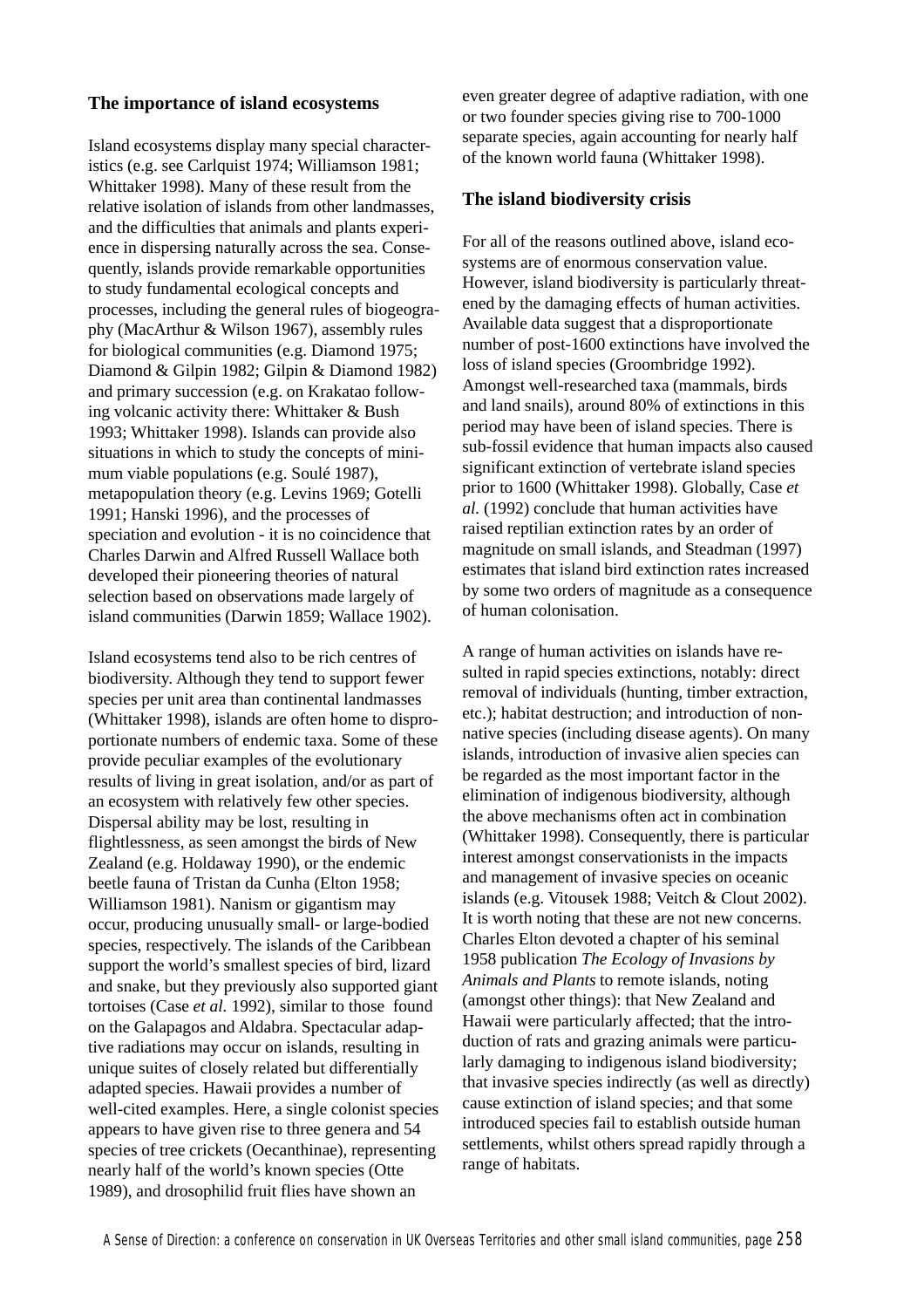### **Island ecosystems and invasive species**

Invasive species and their environmental impacts have attracted much concern in recent years. The Convention on Biological Diversity (CBD) calls for action against invasive species in its Article 8h, and the IUCN (2000) describes their effects on indigenous biodiversity as "immense, insidious and usually irreversible". A number of sources consider in detail the environmental impacts of invasive species (e.g. Vitousek *et al.* 1997; Chapin *et al.* 2000; Mack *et al.* 2000). Globally, invasive species are widely-cited as the second greatest threat to biodiversity after habitat destruction, although figures have been produced which indicate that they represent the *greatest* threat. Hernendez *et al.* (2002) suggest that invasive species are responsible for 39% of all species extinctions since 1600, whilst habitat destruction accounts for 36%. However, as noted above, human-induced extinctions often occur as a consequence of a combination of factors. As well as environmental damage, the huge scale of the economic impacts of species invasions are increasingly recognised (e.g. see Pimentel *et al.* 2000).

Invasive species impacts on indigenous biodiversity can be particularly severe on islands. The introduction of species compromises the allimportant isolation of island biotas, the very characteristic that underpins their special patterns of development. Hernendez *et al.* (2002) estimate that 12% of all continental animals (20% of mammals, 5% of birds, 15% of reptiles and 3.3% of amphibians) are threatened by alien invasions. However, the rates of threat increase on islands: 31% of animals (11% of mammals, 38% of birds, 32% of reptiles and 30% of amphibians). Unfortunately, many of the biological characteristics that make islands so special, and of such substantial conservation value, also render them particularly vulnerable to the establishment and impact of invasive species (e.g. see D'Antonio & Dudley 1995; Cronk & Fuller 1995). Such characteristics include the relative paucity of indigenous species (providing for greater vacant niche space and less competition than would be found on the mainland), the small size of island populations (rendering them more prone to extinction), and their evolution in isolation (leading, for example, to loss of defensive behaviours and consequent vulnerability to introduced predators). Other factors that have been cited as increasing the impact of species invasions on islands include the release from natural enemies experienced by introduced species (which often

arrive without the predators and competitors that regulate their numbers in continental populations), and patterns of human exploitation of islands (many New World islands were colonised by Europeans before the continental mainland, were important trade centres with substantial international traffic in commodities, and have acquired very high density human populations).

The problem of invasive species impacts on island ecosystems is exacerbated by the fact that a single non-native species can drive numerous indigenous species to extinction, as witnessed by the effects of introduction of the Brown Tree Snake *Boiga irregularis* to Guam, or the invasive shrub *Miconia calvescens* to Tahiti (Whittaker 1998), for example. Such multiple extinctions can result from direct impacts on similar species (e.g. goats overgrazing a range of native plants), or a combination of direct and indirect effects (e.g. the elimination of insect pollinators by an invasive species, leading to plant extinctions, or elimination of plants leading to loss of specialised herbivores).

Coblentz (1998) summarises the impact that an introduced herbivorous mammal, such as the goat or rabbit, can have on an island ecosystem. The initial impact is generally severe over-grazing of local plants, particularly the more palatable species. Over-grazing creates patches of bare ground, which may allow enhanced germination of less palatable plants (which can come to dominate the plant community), or may remain barren. Small populations of plants may survive in inaccessible areas, but these can gradually exhaust their seed supply (as any seed that is dispersed into accessible sites results in seedlings that are quickly eliminated). The death of these relict populations can represent the extinction of the species, and with it any other species (such as insects) that have evolved to depend upon it. The general depletion of the plant community results in loss of habitat for a range of animal species (birds, reptiles, insects), which may also face extinction. The process also exposes soils, promoting erosion (and extinction of the soil biota), and a once vigorous, diverse ecosystem can be replaced by a barren landscape. Omnivorous species, such as pigs, can have all of the impacts of a large introduced herbivore, plus the direct negative effects of feeding on invertebrates and vulnerable stages of vertebrates.

As Coblentz (1998) notes, feral cats and rats on islands are primarily a threat as predators of sea birds and endemic reptiles, and can displace or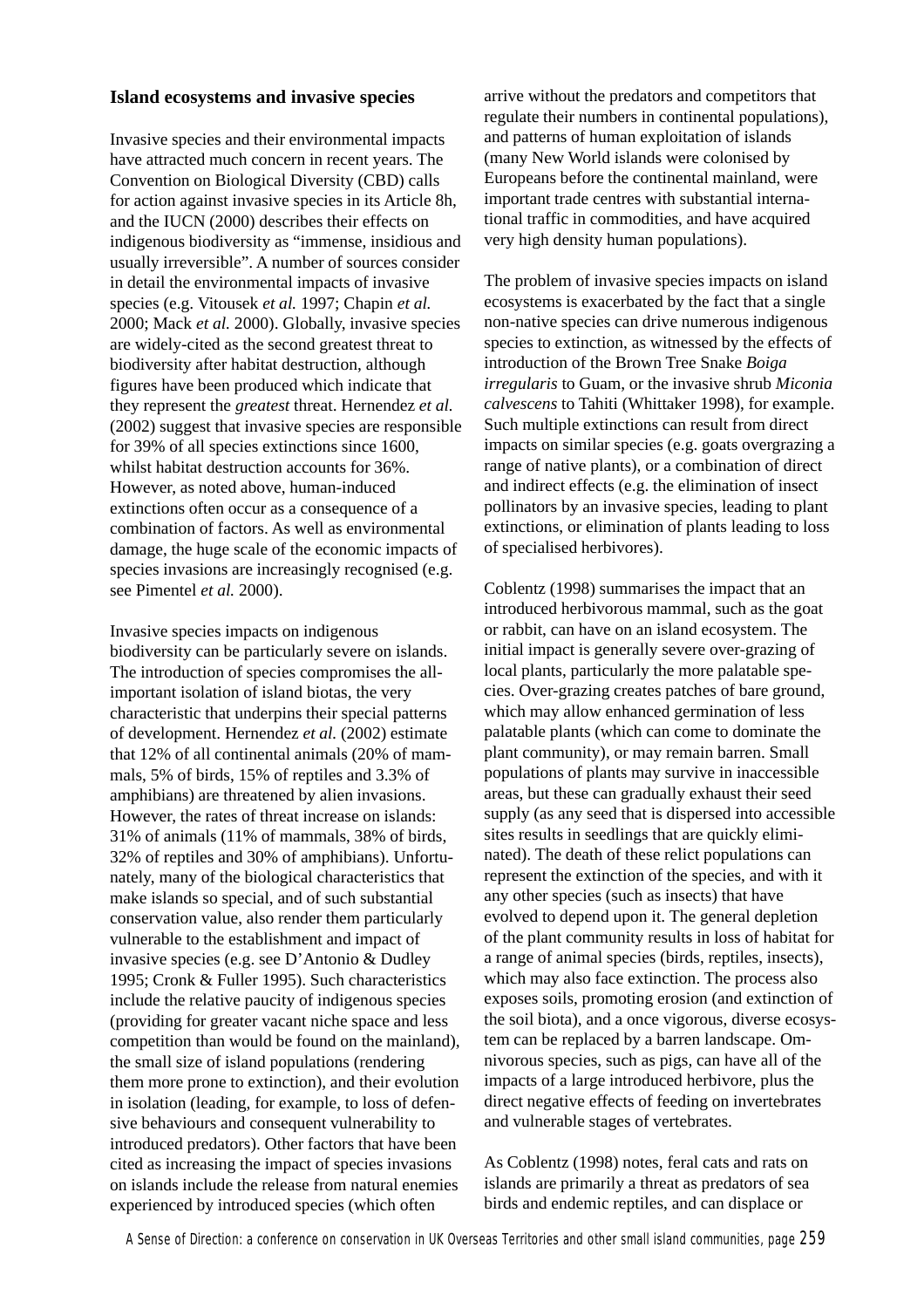extirpate such species very rapidly. It has been suggested that global seabird numbers have been reduced by tens of millions due to predation by rats and cats (Coblentz 1998). Veitch (1998) estimates that 30 of 55 seabird species studied on Pacific islands cannot survive in the presence of rats, which also imperil almost all terrestrial insects larger than 10mm, many reptiles and even certain tree species. Case *et al.* (1992) conclude that introduced predators (dogs, cats, rats, mongooses) have been the main agents of extinction of reptiles on small islands, and that large-bodied reptiles with a long history of island isolation have proved most vulnerable. On the island of Pine Cay (Turks & Caicos Islands), rock iguanas were driven to extinction in just six years by feral cats that originated from pets introduced by resort construction workers (Coblentz 1998).

The process of deliberate or accidental introduction of exotic species to islands involves the same (numerous and diverse) mechanisms that lead to movement of non-native organisms within and between continents. Examples of important pathways (e.g. see Wittenberg & Cock 2001), include:

### **Deliberate**

Plants introduced for agriculture/forestry Animals introduced as livestock or for sport Ornamental plants Other "aesthetic" introductions Biological control

### **Accidental**

"Contaminants" in traded commodities "Hitch-hikers" in other consignments Ballast material from ships Escaped pets, or other captive species

As in continental systems, whilst most invasive species are exotic, native species can also become invasive in island ecosystems, usually in response human disturbance of habitats. For example, the Bermuda Cedar *Juniperus bermudiana*, an endemic tree, spread across Bermuda after human colonisation, establishing a virtual monoculture in many areas that had previously supported more diverse plant communities (Wingate 2001). Ironically, the Bermuda Cedar was subsequently almost wiped out by an invasive exotic scale insect, and has now largely been displaced in the plant community by non-native *Casuarina*.

### **Dealing with invasive species**

In tackling invasive species problems, it is generally the case that *control* measures (including eradication) are only likely to succeed if they are applied at an early stage, or on sites that can be relatively well-protected against reinvasion. Consequently, *prevention* rather than control is likely to be more cost-efficient and effective as a basis for the management of species invasions. However, islands (by virtue of the strong dispersal barrier that the surrounding ocean represents) are relatively promising sites for attempts at control or eradication of invasive species. Veitch (1998) notes that rat eradication is eminently feasible on islands up to 2000ha in area, or larger in some cases, and that more than 80 islands have been successfully cleared of rodents. Details of many invasive species eradication projects on islands are given in Veitch & Clout (2002).

Although prevention and control measures are clearly critical in the management of invasive species threats, it is invariably the case that efforts to put management strategies in place also require considerable efforts in gathering and managing relevant data (so that informed decisions can be made), and awareness raising across all levels of society (so that the importance of the issue is more widely appreciated, and political will to address it is generated).

Sharing of experience is vital to dealing with invasive species threats, to minimise duplication of effort, enhance co-operation and increase the speed with which effective strategies can be developed and implemented. The following sections provide a summary of some of the resources that are available internationally to assist in understanding and managing invasive species threats (particularly in island situations), and the outputs of a workshop session where conference delegates shared some of their experiences with the invasive species problem.

### **Available resources on invasive species**

**International initiatives on invasive species** As awareness of the importance of invasive species issues grows, a number of initiatives are being developed at local and regional scales. These are vital for the development of legal frameworks and practical management strategies. However, coordination at a global level is also important, to minimise duplicated effort and maximise exchange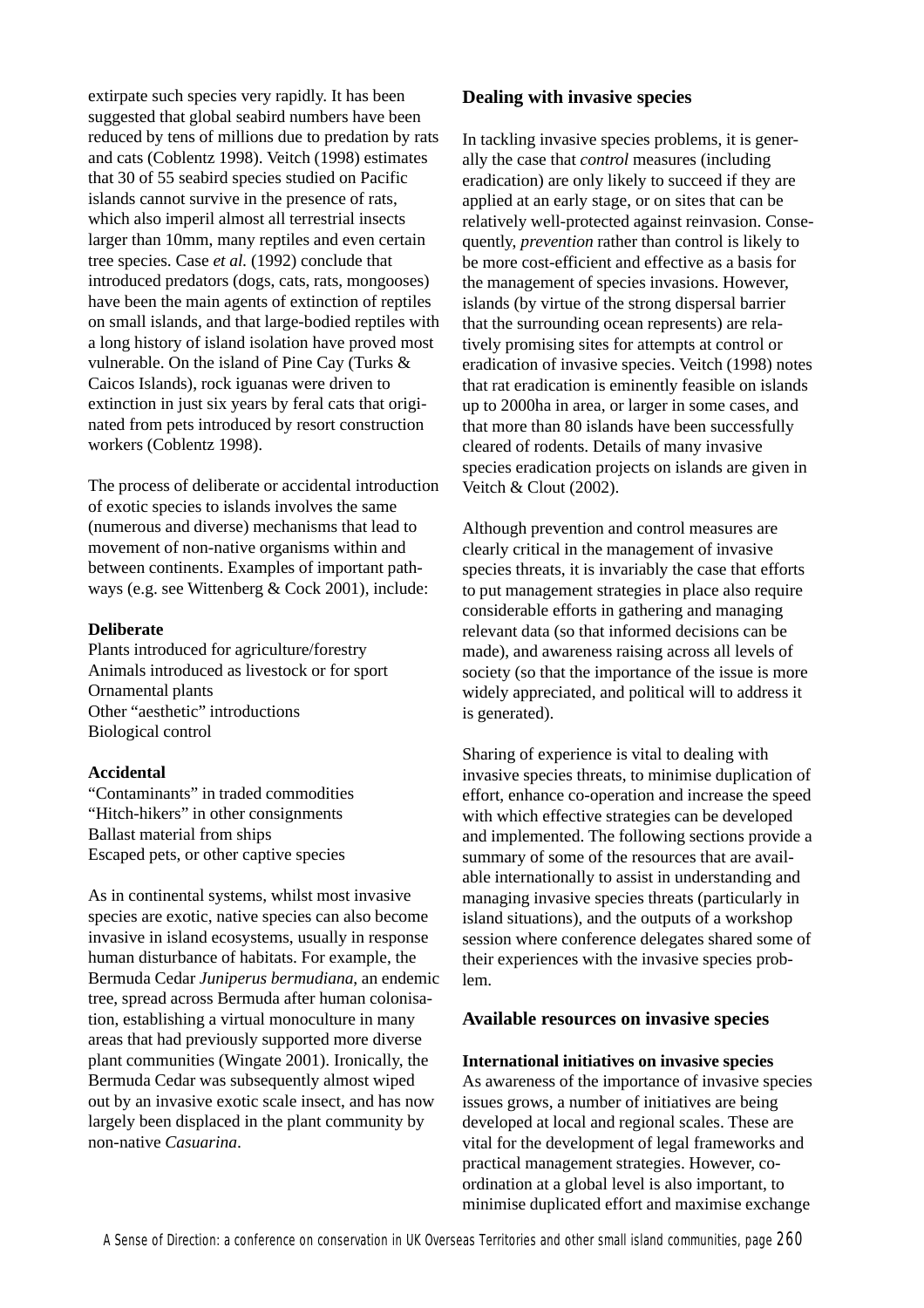of information and ideas.

### *GISP – The Global Invasive Species Programme* (http://jasper.stanford.edu/gisp/)

GISP was established in 1997, as a partnership between IUCN (the World Conservation Union), SCOPE (the Scientific Committee on Problems of the Environment) and CABI (CAB International). It has become an international partnership network of governments, institutions and individuals from many disciplines and backgrounds, working towards the GISP mission: To conserve biodiversity and sustain human livelihoods by minimising the spread and impact of invasive alien species. GISP is the main vehicle for tackling invasive species issues under the CBD (Convention on Biological Diversity), and works through: awareness raising, establishment of linkages and networks, co-ordination of workshops, summarising scientific and technical information. GISP's activities focus primarily, but not exclusively, on invasive species issues in developing countries.

### *ISSG – Invasive Species Specialist Group* (http://www.issg.org/)

The ISSG is part of the Species Survival Commission of the IUCN. It is an international group of 146 scientific and policy experts on invasive species from 41 countries, working towards the ISSG mission: To reduce threats to natural ecosystems and the native species they contain by increasing awareness of invasive alien species, and of ways to prevent, control or eradicate them. ISSG provides advice on threats from invasive species and on control or eradication methods. Its activities focus primarily on invasive species that cause biodiversity loss, with particular attention to those that threaten oceanic islands.

### *Co-operative Initiative on Island Invasive Alien Species*

(http://www.issg.org/islandIAS.html#IslandIAS) Invasive species problems can be particularly acute on islands (hence the ISSG's particular focus in this area). This ISSG initiative exists to facilitate co-operation in key areas of invasive species management towards the conservation of island biodiversity. The pacific region has provided a particular focus, but the initiative has a global remit.

### **Communication resources relating to invasive species**

Electronic communication allows rapid exchange of information and ideas. General electronic

discussion forums, at a local or regional level, such as Caribbean Biodiversity e-mail group (http:// groups.yahoo.com/group/caribbean-biodiversity/) often carry information on invasive species issues. However, the following are (respectively) key resources globally, in the Caribbean, and for the UK Overseas Territories, in relation to invasive species specifically.

### *Aliens-L*

The ISSG's Aliens-L listserver is the premier international electronic forum for discussion and information exchange on invasive species. To subscribe, send an email without a subject header to: Aliens-L-join@indaba.iucn.org with the message "subscribe to Aliens-L". For further information, see the ISSG website.

### *Caribbean Invasive Species Threats*

This electronic forum, moderated by CAB International, allows exchange of information and experience in relation to invasive species threats in the Caribbean. To subscribe, send a blank e-mail to carib ias threat-subscribe@yahoogroups.com or visit

http://groups.yahoo.com/groups/carib\_ias\_threat/

### *A "Breath of Fresh Air" Discussion Forum*

(http://www.activeforums.co.uk/Public/) The UKOTCF (Overseas Territories Conservation Forum) website hosts this electronic forum for discussion of issues relating to the UK Overseas Territories. Invasive species issues have their own discussion group here, for the exchange of views and information.

### **Publications on invasive species** *Aliens Newsletter*

(http://www.issg.org/newsletter.html#Aliens) Produced twice-yearly by the ISSG, this newsletter provides very readable articles, reviews and other information on invasive species issues (particularly in a conservation context).

### *Biological Invasions*

(http://www.kluweronline.com/issn/1387-3547) An academic journal which provides detailed research and review articles on invasive species issues.

### *100 of the World's Worst Invasive Alien Species* A booklet published by ISSG – very useful material for environmental education. Available as a pdf file (Adobe Acrobat Reader required for

downloading) from the ISSG website at: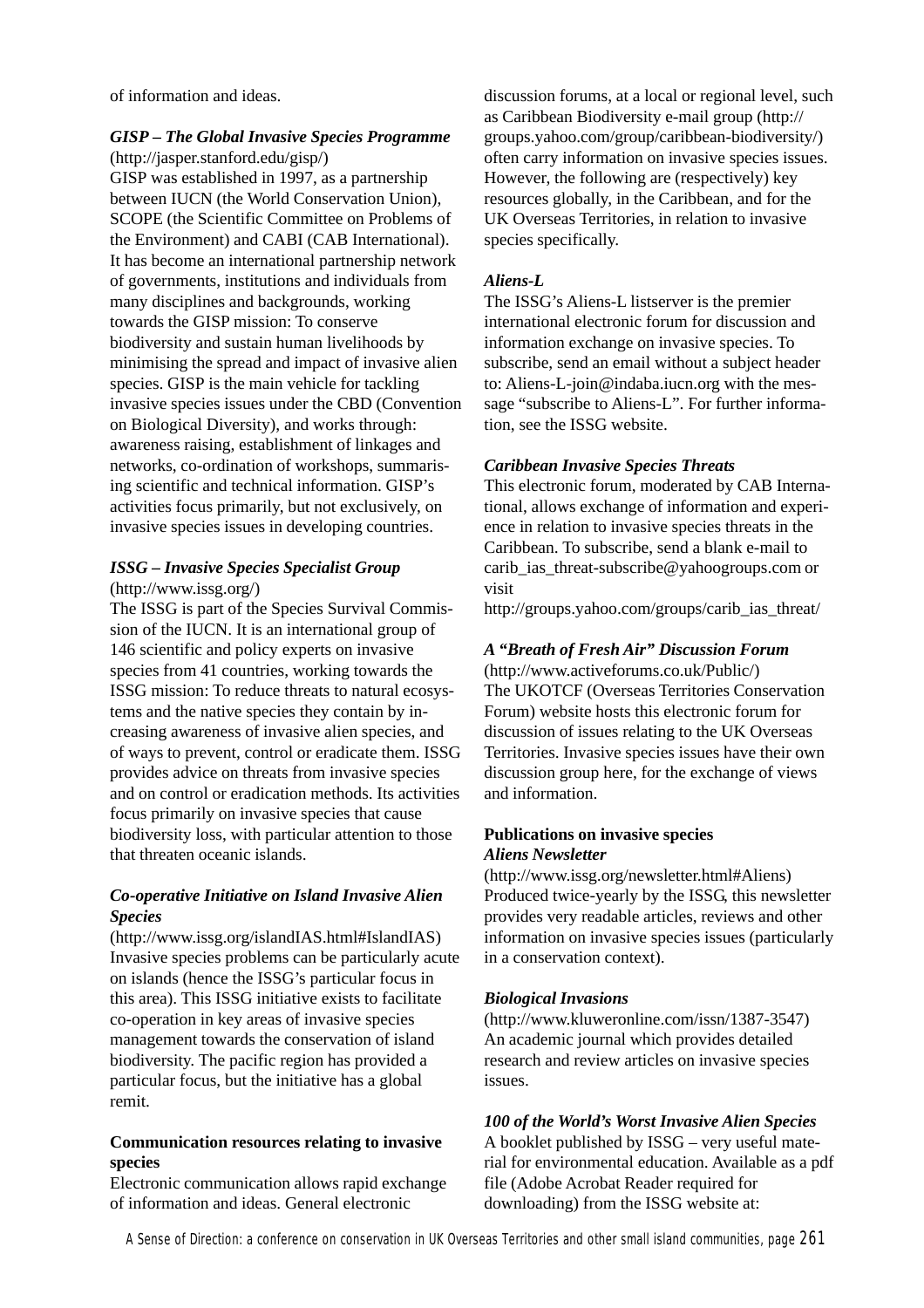### *Turning the Tide: The Eradication of Invasive Species*

C.R. Veitch & M.N. Clout (2002). Published by IUCN.

This very recently published book provides the proceedings of an international conference on the eradication of island invasives.

For details see: http://www.issg.org/Eradicat.html

### *Invasive alien species: A Toolkit of Best Prevention and Management Practices*

R. Wittenberg & M.J.W. Cock (2001). Published by CAB International on behalf of GISP. This book provides practical advice, illustrated with numerous case-studies, on prevention and management practices. Available from CABI (http:/ /www.cabi-publishing.org/) or IUCN (http:// www.iucn.org/bookstore/).

Also available as a pdf file (Adobe Acrobat Reader required for downloading) from the GISP website at: http://jasper.stanford.edu/gisp/100Toolkitfin.pdf Also available in interactive web format at: http:// www.cabi-bioscience.ch/wwwgisp/gt1goto.htm

### *A Guide to Designing Legal and Institutional Frameworks on Alien Invasive Species*

C. Shine, N. Williams & L. Gundling (2000). Published by IUCN on behalf of GISP. Aimed at law and policy-makers, this volume provides guidance on developing or strengthening legal and institutional frameworks for addressing the invasive species problem, in the context of existing international agreements and regional instruments. Available from IUCN (http:// www.iucn.org/bookstore/).

Also available as a pdf file (Adobe Acrobat Reader required for downloading) from the CBD website at: http://www.biodiv.org/doc/meetings/sbstta/ sbstta-06/information/sbstta-06-inf-08-en.pdf

### *IUCN Guidelines for the Prevention of Biodiversity Loss Caused by Alien Invasive Species*

A set of general guidelines on addressing invasive species issues, prepared by the ISSG in 2000. Available at: http://www.iucn.org/themes/ssc/pubs/ policy/invasivesEng.htm

### *Invasive species in the Pacific: a technical review and draft regional strategy*

G. Sherley (ed.) (2000). Published by the South Pacific Regional Environment Programme, Samoa. This volume collates technical information, and

provides a regional strategy for the management of invasive species threats across the islands of the South Pacific. Available as a pdf file at: http:// www.hear.org/pier/pdf/ invasive\_species\_technical\_review\_and\_strategy. pdf

### **Other resources relating to invasive species** *Global Invasive Species Database* (http://

www.issg.org/database/welcome/) The ISSG is currently expanding this database, which is likely to become one of the most important international reference points for invasive species information. The database can be searched by species name, locality, habitat type and other ecological categories.

### **Other resources relating to islands**

Again, it is worth mentioning resources such as the Caribbean Biodiversity e-mail group (http:// groups.yahoo.com/group/caribbean-biodiversity/) which do much to further information exchange and co-operation between island communities at a local or regional scale. However, the following has recently been established, with a global remit.

### *Global Islands Network* (http://

www.globalislands.net/)

GIN is a recently established, non-profit organisation with a mission to: Conduct and promote culturally appropriate, ecologically sound, economically sustainable and socially equitable development on islands worldwide. The GIN website provides useful links to a range of resources and information on islands, at a local, regional and global scale.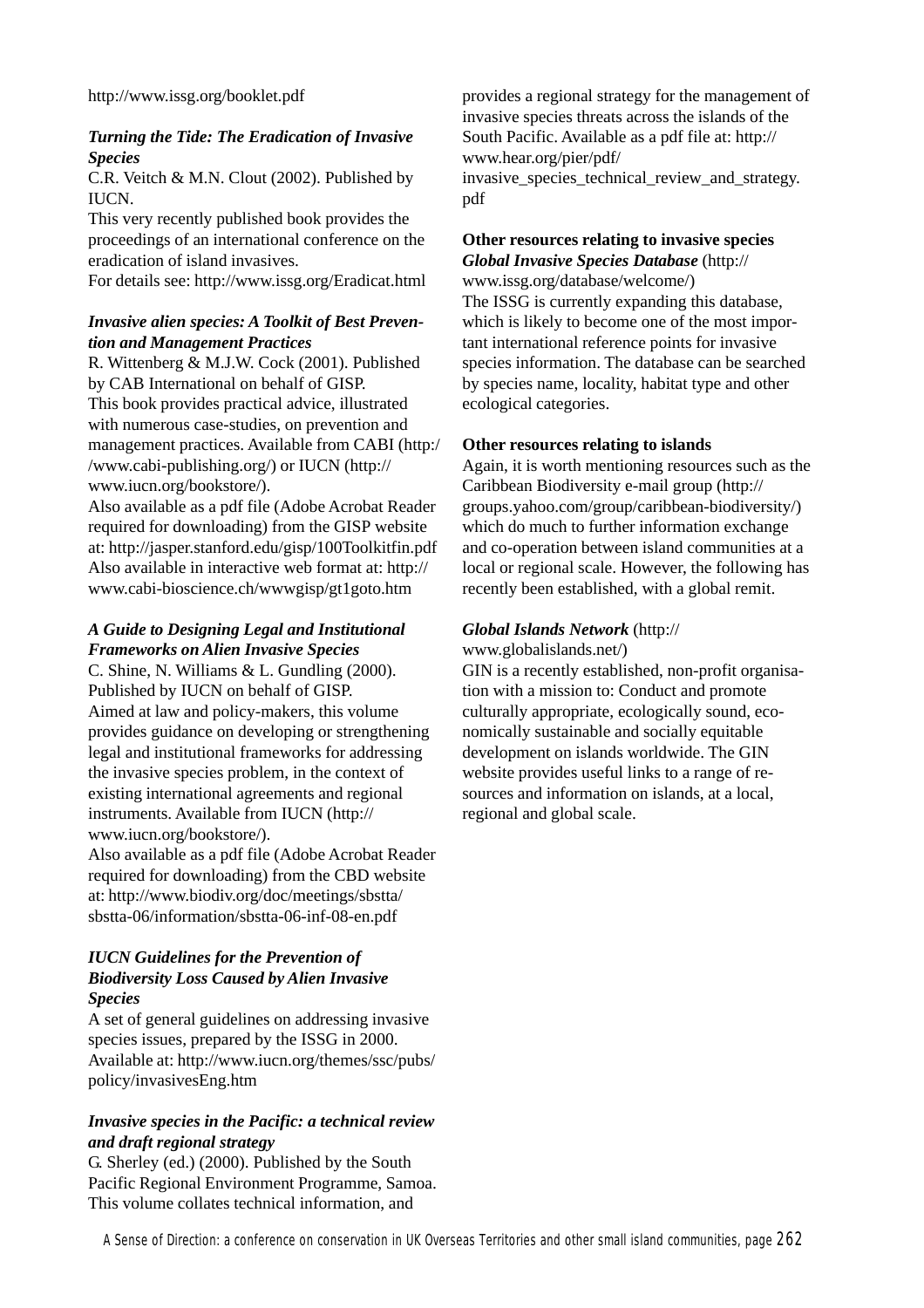### **Dealing with invasive species: sharing knowledge and experience - Workshop output**

### **Rapporteur: Dr Annie Glasspool**

| Territory      | Raising awareness                                                                                                                                                                                                                                                                                                                                                          | Invasive control                                                                                                                                                                                                                                                                                                            | Invasive prevention                                                                                                                                             |
|----------------|----------------------------------------------------------------------------------------------------------------------------------------------------------------------------------------------------------------------------------------------------------------------------------------------------------------------------------------------------------------------------|-----------------------------------------------------------------------------------------------------------------------------------------------------------------------------------------------------------------------------------------------------------------------------------------------------------------------------|-----------------------------------------------------------------------------------------------------------------------------------------------------------------|
| Anguilla       | We need to define<br>who/when we<br>decide a species is<br>invasive, because<br>sometimes it is<br>difficult to<br>determine whether<br>or not a problem<br>species arrived<br>naturally.                                                                                                                                                                                  |                                                                                                                                                                                                                                                                                                                             | Some species<br>invasive in one area<br>are not necessarily<br>invasive elsewhere<br>which impacts<br>whether or not it<br>becomes a priority.<br>(Casaurina??) |
| Ascension      | A decision was<br>$\bullet$<br>made to control<br>the feral donkeys<br>- a letter was<br>written to local<br>newspaper asking<br>for public input $-$<br>no one responded<br>until one week's<br>notice was given<br>that the donkey's<br>were to be<br>$castrated - at$<br>which point a 300<br>person petition<br>was presented and<br>the donkeys were<br>left in peace | Investigate the<br>$\bullet$<br>commercial value<br>for invasives to<br>encourage<br>eradication<br>Importance for<br>legislation, but<br>needs to be enforced<br>Lack of enforcement<br>has resulted in<br>import of non-<br>spayed kittens                                                                                |                                                                                                                                                                 |
| Australia      | There is a move to<br>$\bullet$<br>celebrate the<br>'Easter Bilby' –<br>success story                                                                                                                                                                                                                                                                                      |                                                                                                                                                                                                                                                                                                                             | Very strict on<br>$\bullet$<br>imports from<br>Malawi                                                                                                           |
| <b>Bahamas</b> | Working with one<br>Architectural firm<br>to develop of<br>photo series of<br>land they are<br>working on,<br>documenting<br>existing natives,<br>and the difference<br>in care needed for<br>native plots versus<br>plots planted with<br>introduced spp.<br>Hutia-<br>endangered<br>species is actually<br>destroying the<br>entire ecosystem                            | Casaurina's a<br>problem, but<br>something is now<br>starting to kill them<br>There is a different<br>$\bullet$<br>standard of<br>requirements for<br>foreign versus local<br>$development - eg.$<br>regulations for local<br>development don't<br>exist and many lots<br>once cleared are left<br>barren for many<br>years | Container ships are<br>a concern both in<br>terms of checks and<br>contingency<br>planning in the<br>event of an<br>accident                                    |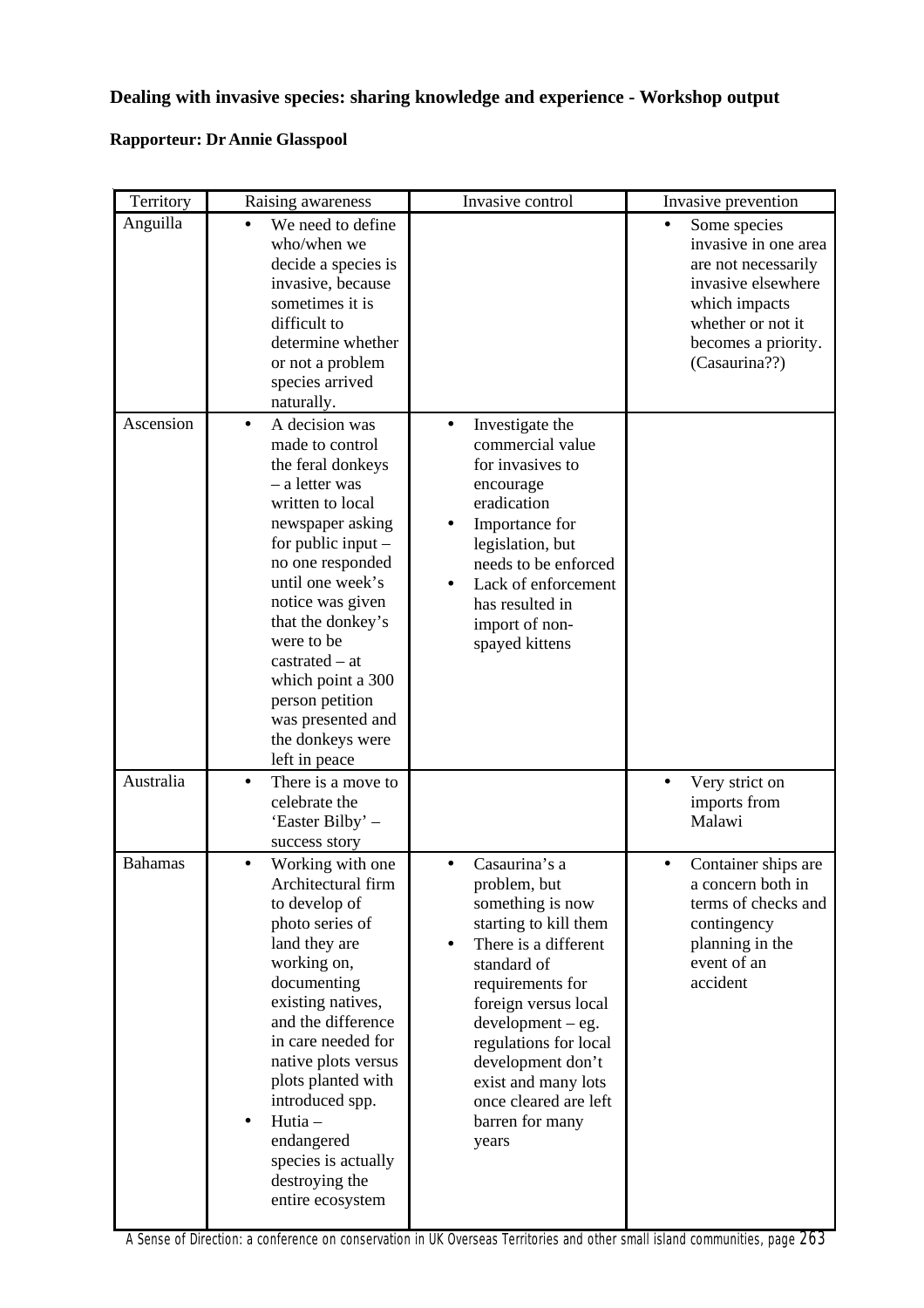| Bermuda | $\bullet$<br>$\bullet$ | We need to identify<br>ALL stakeholders<br>We need to engage<br>and get buy-in from<br>identified<br>stakeholders<br>There is a lack of<br>guidance/<br>information about<br>plants being sold in<br>private nurseries<br>(invasives are being<br>sold locally) due to<br>a lack of awareness<br>amongst nursery<br>owners<br>Awareness was<br>raised during<br>hurricane Emily<br>because native<br>species survived<br>much better than<br>the invasives<br>Need to promote<br>the existing plant<br>voucher scheme<br>whereby you are | $\bullet$<br>٠<br>$\bullet$<br>$\bullet$ | Need to be sure that<br>we can meet<br>demand with<br>replacement species<br>Currently resources<br>are lacking with<br>regards to meeting<br>demand (money,<br>facilities, skills)<br>Dept of Planning<br>initiated a<br>programme so that<br>the Cons. Officer<br>can assist local<br>landowners in a<br>woodland<br>management plan<br>for their property $-$<br>but if it expands,<br>supply may become<br>an issue<br>Get tourists to come<br>and get involved in<br>culling programmes<br>$-$ eg. through<br>Earthwatch.<br>Toad exclusion | $\bullet$<br>$\bullet$ | Some species can<br>be recognised a<br>priori as being<br>invasive<br>Regulation of pet<br>trade needed but<br>there are no native<br>species to serve as<br>alternatives; pets<br>which cannot<br>survive in the wild<br>should therefore be<br>selected. |
|---------|------------------------|------------------------------------------------------------------------------------------------------------------------------------------------------------------------------------------------------------------------------------------------------------------------------------------------------------------------------------------------------------------------------------------------------------------------------------------------------------------------------------------------------------------------------------------|------------------------------------------|--------------------------------------------------------------------------------------------------------------------------------------------------------------------------------------------------------------------------------------------------------------------------------------------------------------------------------------------------------------------------------------------------------------------------------------------------------------------------------------------------------------------------------------------------|------------------------|------------------------------------------------------------------------------------------------------------------------------------------------------------------------------------------------------------------------------------------------------------|
|         |                        |                                                                                                                                                                                                                                                                                                                                                                                                                                                                                                                                          |                                          |                                                                                                                                                                                                                                                                                                                                                                                                                                                                                                                                                  |                        |                                                                                                                                                                                                                                                            |
|         |                        |                                                                                                                                                                                                                                                                                                                                                                                                                                                                                                                                          |                                          |                                                                                                                                                                                                                                                                                                                                                                                                                                                                                                                                                  |                        |                                                                                                                                                                                                                                                            |
|         |                        |                                                                                                                                                                                                                                                                                                                                                                                                                                                                                                                                          |                                          |                                                                                                                                                                                                                                                                                                                                                                                                                                                                                                                                                  |                        |                                                                                                                                                                                                                                                            |
|         |                        | given x free plants<br>when you have a<br>planning                                                                                                                                                                                                                                                                                                                                                                                                                                                                                       |                                          | barrier established<br>on Nonsuch as a<br>localized control                                                                                                                                                                                                                                                                                                                                                                                                                                                                                      |                        |                                                                                                                                                                                                                                                            |
|         |                        | application<br>Olivewood is in<br>scale with small lot<br>properties - no leaf<br>problem for home<br>owners – needs to                                                                                                                                                                                                                                                                                                                                                                                                                  |                                          | Eradication in a<br>localized area can<br>provide data which<br>can be used to<br>promote further<br>eradication                                                                                                                                                                                                                                                                                                                                                                                                                                 |                        |                                                                                                                                                                                                                                                            |
|         |                        | be promoted<br>Use tourism to<br>highlight natives -<br>ditch the use of<br>invasive species in<br>brochures etc.                                                                                                                                                                                                                                                                                                                                                                                                                        |                                          |                                                                                                                                                                                                                                                                                                                                                                                                                                                                                                                                                  |                        |                                                                                                                                                                                                                                                            |
|         |                        | Learning through<br>landscapes<br>programme-<br>encourages<br>awareness through<br>native plantings,                                                                                                                                                                                                                                                                                                                                                                                                                                     |                                          |                                                                                                                                                                                                                                                                                                                                                                                                                                                                                                                                                  |                        |                                                                                                                                                                                                                                                            |
|         |                        | plus encourage<br>closer interaction<br>with environment<br>and enhance the<br>school environment                                                                                                                                                                                                                                                                                                                                                                                                                                        |                                          |                                                                                                                                                                                                                                                                                                                                                                                                                                                                                                                                                  |                        |                                                                                                                                                                                                                                                            |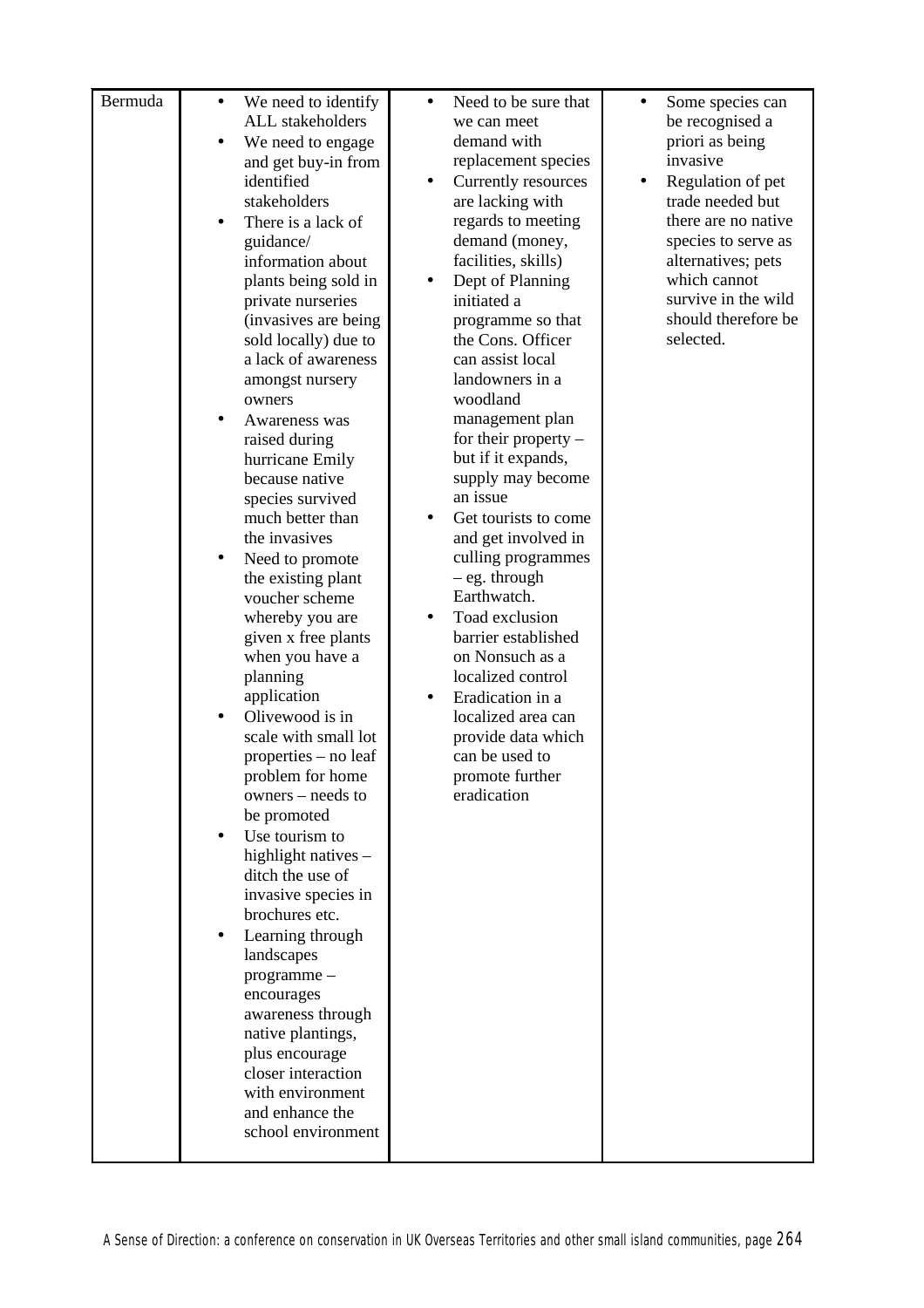|                                     | We gloss over some<br>invasives because of<br>their cultural identity eg.<br>Whistling frog, grass<br>species, Brazil pepper<br>(important for bee<br>keepers)<br>So, how would people<br>who currently benefit<br>from invasives be<br>compensated?<br>Could promote use of<br>٠<br>Casaurina for firewood<br>Islanders need to accept<br>٠<br>that some pets are not<br>appropriate on an<br>oceanic island<br>Cane Toad not flagged<br>٠<br>as a problem species in<br>Bda but perhaps this<br>reflects lack of<br>information<br>Highlights power of<br>public awareness – toad<br>has been promoted in<br>the last few years as a<br>flagship for<br>environmental health<br>but that has been<br>misinterpreted as a<br>concern for the Cane<br>toad itself<br>Shouldn't ignore the<br>value of pets in<br>establishing respect for<br>nature – but it is<br>responsible pet<br>ownership that needs to<br>be promoted |  |
|-------------------------------------|------------------------------------------------------------------------------------------------------------------------------------------------------------------------------------------------------------------------------------------------------------------------------------------------------------------------------------------------------------------------------------------------------------------------------------------------------------------------------------------------------------------------------------------------------------------------------------------------------------------------------------------------------------------------------------------------------------------------------------------------------------------------------------------------------------------------------------------------------------------------------------------------------------------------------|--|
|                                     |                                                                                                                                                                                                                                                                                                                                                                                                                                                                                                                                                                                                                                                                                                                                                                                                                                                                                                                              |  |
| <b>British</b><br>Virgin<br>Islands | Can insist on planting of<br>$\bullet$<br>natives by public<br>institutions<br>There are high costs<br>$\bullet$<br>associated with<br>contractors working<br>around existing natives<br>so they tend to be<br>removed                                                                                                                                                                                                                                                                                                                                                                                                                                                                                                                                                                                                                                                                                                       |  |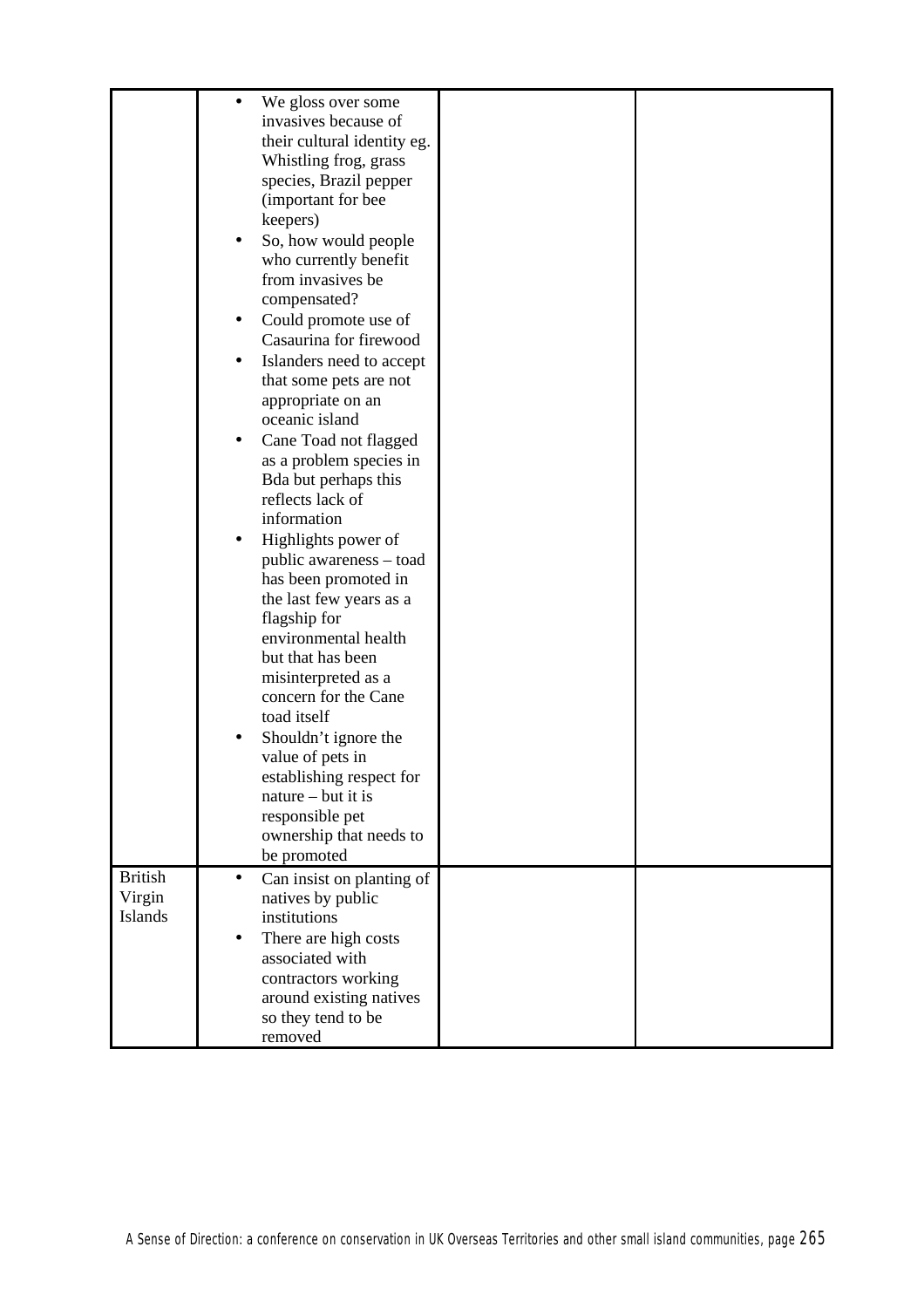| Cayman         |           | Some invasives are a<br>part of the local          | $\bullet$ | It is cheaper for<br>plants to be imported | Regulation of<br>pet trade needed |
|----------------|-----------|----------------------------------------------------|-----------|--------------------------------------------|-----------------------------------|
|                |           | $culture - meaning$                                |           | than grown locally                         | but no native                     |
|                |           | that the task in public                            |           | Could the local                            | species as                        |
|                |           | awareness would be                                 |           | Government restrict                        | alternatives -                    |
|                |           | enormous                                           |           | imports or subsidise                       | but at least                      |
|                | ٠         | Promote planting of                                |           | local production -                         | select pets that                  |
|                |           | native species along                               |           | unless this is done,                       | simply cannot                     |
|                |           | with promoting the                                 |           | there is currently no                      | exist in the wild                 |
|                |           | need to eradicate<br>invasives                     |           | incentive for local                        | in a particular                   |
|                |           | National Trust is                                  |           | production                                 | jurisdiction.                     |
|                | $\bullet$ | currently working on                               |           |                                            |                                   |
|                |           | public awareness. But                              |           |                                            |                                   |
|                |           | exotics are produced                               |           |                                            |                                   |
|                |           | much more cheaply                                  |           |                                            |                                   |
|                |           | than natives, making                               |           |                                            |                                   |
|                |           | marketing them hard                                |           |                                            |                                   |
|                |           | Education is needed                                |           |                                            |                                   |
|                |           | so that when people                                |           |                                            |                                   |
|                |           | are clearing land,<br>natives are left in          |           |                                            |                                   |
|                |           | place                                              |           |                                            |                                   |
|                |           | Recommendations of                                 |           |                                            |                                   |
|                |           | how much                                           |           |                                            |                                   |
|                |           | (minimum) native                                   |           |                                            |                                   |
|                |           | vegetation should be                               |           |                                            |                                   |
|                |           | left was made in the                               |           |                                            |                                   |
|                |           | <b>Planning Statement</b><br>but it has since been |           |                                            |                                   |
|                |           | removed                                            |           |                                            |                                   |
|                |           | Problem with algae                                 |           |                                            |                                   |
|                |           | being produced for                                 |           |                                            |                                   |
|                |           | aquarium trade                                     |           |                                            |                                   |
| Cyprus         | ٠         | Cannot remove any                                  |           |                                            |                                   |
|                |           | tree from a property                               |           |                                            |                                   |
|                |           | unless it is disrupting<br>the foundations         |           |                                            |                                   |
| Falklands      | $\bullet$ | Increase in                                        | $\bullet$ | Reindeer introduced                        |                                   |
|                |           | environmental                                      |           |                                            |                                   |
|                |           | awareness has                                      |           |                                            |                                   |
|                |           | prompted wider use                                 |           |                                            |                                   |
|                |           | of biological controls,                            |           |                                            |                                   |
|                |           | in the absence of                                  |           |                                            |                                   |
|                |           | sufficient information                             |           |                                            |                                   |
| Isle of<br>Man | $\bullet$ | Need to map data to<br>demonstrate scale of        | $\bullet$ | Misidentification of<br>species can be a   |                                   |
|                |           | problem in order to                                |           | problem – resources                        |                                   |
|                |           | secure further                                     |           | used when not                              |                                   |
|                |           | support/justification                              |           | necessary                                  |                                   |
|                |           | of resources                                       |           |                                            |                                   |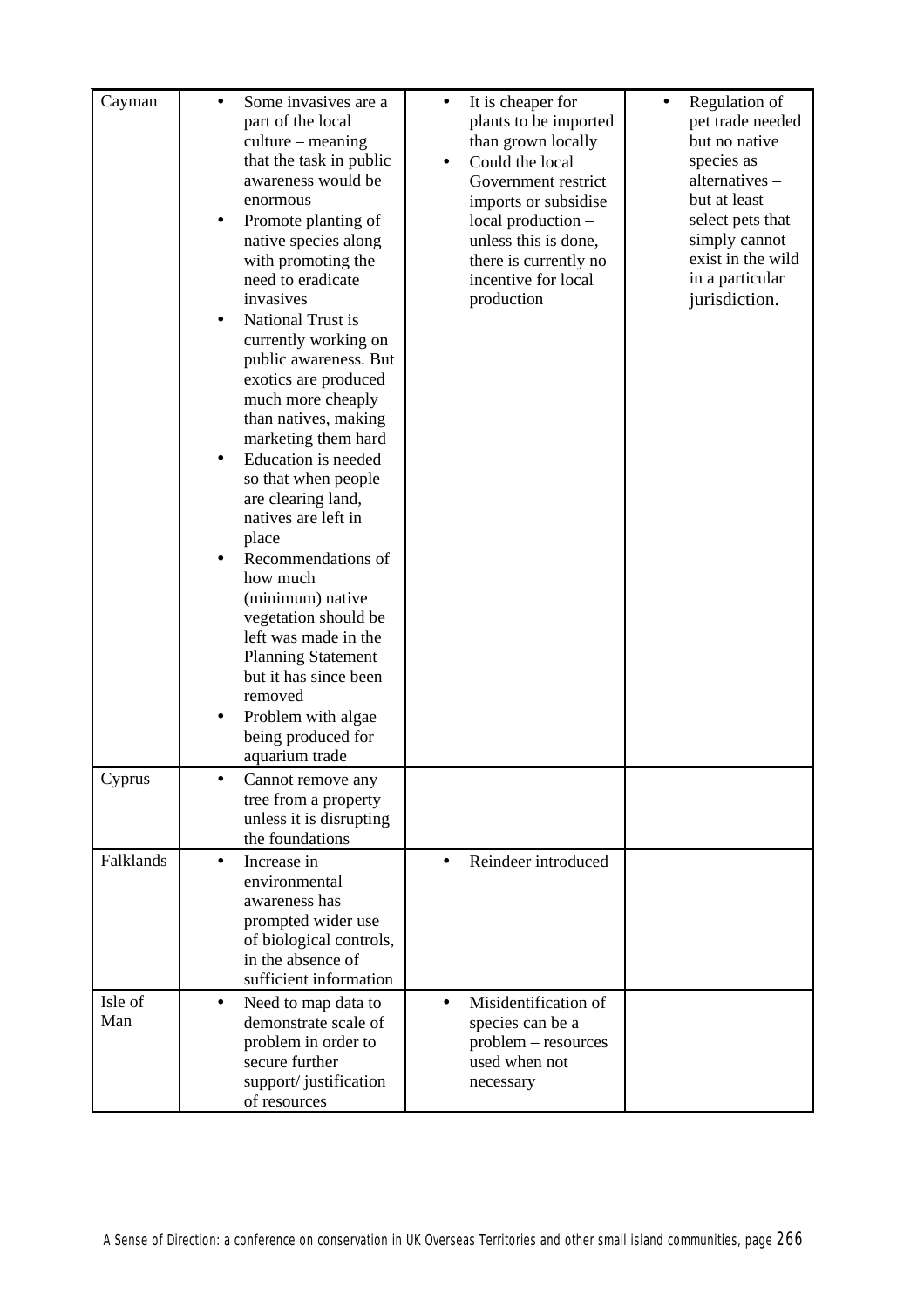| Jersey                  | Have introduced<br>$\bullet$<br>species which have<br>become flagship<br>spp. Eg the Red<br>squirrel<br>Need to consider<br>why people adopt<br>such species $-$ get<br>to the root cause<br>People are<br>٠<br>confused by the<br>message that is<br>being sent<br>Reinforce the<br>damage that is<br>being done by a<br>species |                                                                                                                                            |                                                                                                                                                                                                                                                                                                                                                     |
|-------------------------|-----------------------------------------------------------------------------------------------------------------------------------------------------------------------------------------------------------------------------------------------------------------------------------------------------------------------------------|--------------------------------------------------------------------------------------------------------------------------------------------|-----------------------------------------------------------------------------------------------------------------------------------------------------------------------------------------------------------------------------------------------------------------------------------------------------------------------------------------------------|
| Montserrat              | Still trying to get<br>$\bullet$<br>construction<br>companies to stop<br>clearing $area - to$<br>leave natives                                                                                                                                                                                                                    |                                                                                                                                            |                                                                                                                                                                                                                                                                                                                                                     |
| Netherlands<br>Antilles | Husbandry $-$ eg.<br>$\bullet$<br>Goats<br><b>Ballast</b> water                                                                                                                                                                                                                                                                   | Husbandry $-$ eg.<br>$\bullet$<br>Goats                                                                                                    |                                                                                                                                                                                                                                                                                                                                                     |
| Pitcairn                |                                                                                                                                                                                                                                                                                                                                   | Culling of invasives<br>$\bullet$<br>encouraged by<br>promoting use of<br>felled trees for<br>firewood - and<br>natives to replace<br>them | More imports<br>$\bullet$<br>coming from<br>Polynesia now -<br>concerns for<br>prevention of<br>introduced species<br>associated with<br>this                                                                                                                                                                                                       |
| South<br>Africa         | Declared list of<br>$\bullet$<br>invasive species<br>Benefit to having<br>demand greater<br>than supply if not<br>excessive and if<br>marketed<br>appropriately                                                                                                                                                                   |                                                                                                                                            | Fines for having<br>$\bullet$<br>an invasive<br>species on<br>property<br>Problem with<br>Government<br>personnel 'being<br>allowed' to bring<br>in pets<br>Don't just focus<br>on invasives -<br>danger of<br>complacency<br>regarding those<br>just considered to<br>be introduced – as<br>oceanic islands we<br>cannot afford to<br>ignore these |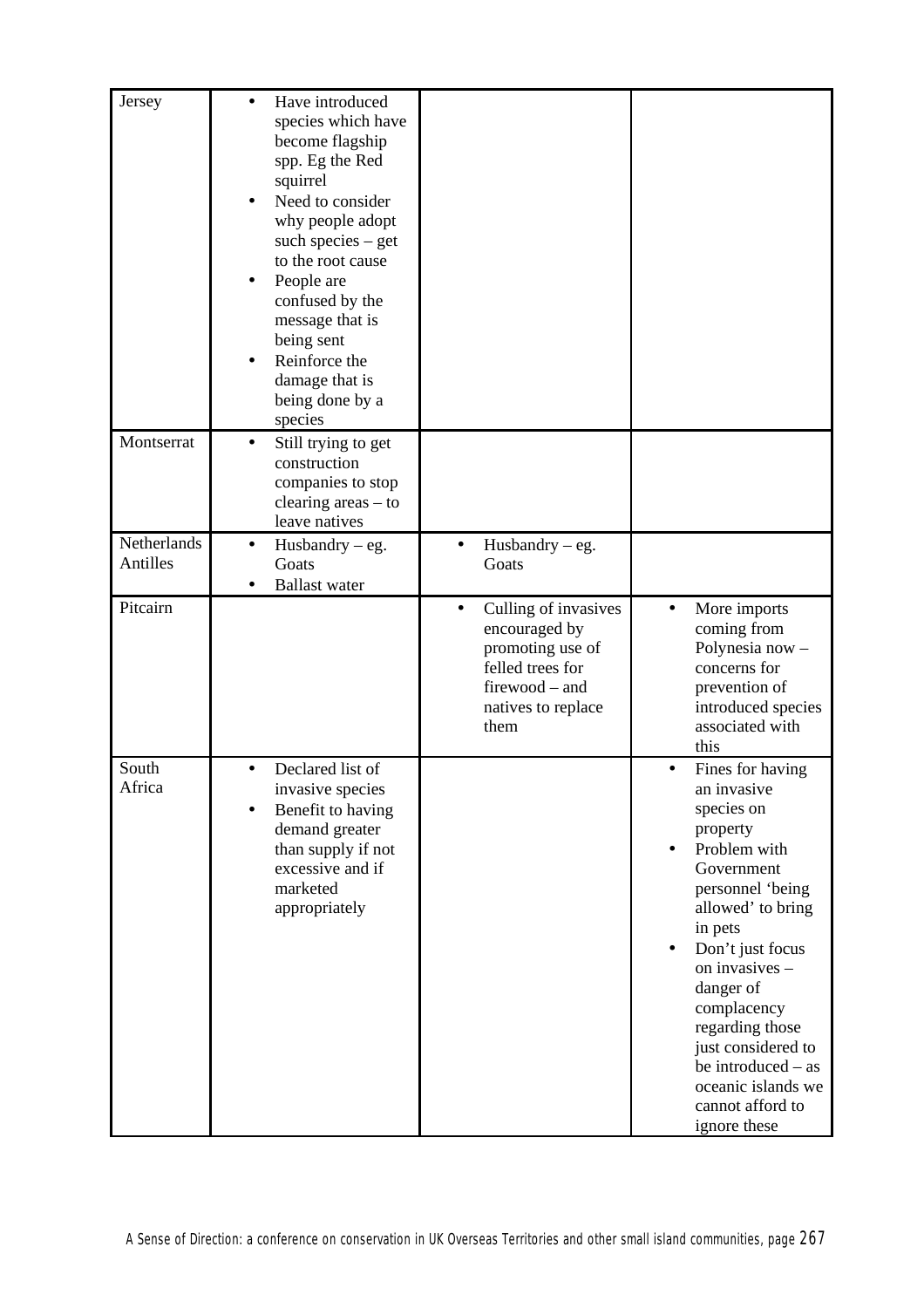| St.<br>Helena          | Success story with<br>$\bullet$<br>Ebony                                                                                                                                                                                                                                                                                                                                                                                                                                                                                                                                                                    | Value of Opuntia for<br>$\bullet$<br>Vitamin C hadn't<br>been taken into<br>consideration, nor<br>had impact of its<br>removal on hillsides<br>Can't please<br>everyone – concern<br>at the airport about<br>increasing birds and<br>safety issues                                                                                                                                                                                                                                                                                                                        | A problem with<br>$\bullet$<br>diseased lemon<br>segments imported<br>prompted better<br>regulations on<br>importations -<br>phytosanitary<br>certificates etc. -<br>but no one is<br>currently<br>considering wood<br>imports |
|------------------------|-------------------------------------------------------------------------------------------------------------------------------------------------------------------------------------------------------------------------------------------------------------------------------------------------------------------------------------------------------------------------------------------------------------------------------------------------------------------------------------------------------------------------------------------------------------------------------------------------------------|---------------------------------------------------------------------------------------------------------------------------------------------------------------------------------------------------------------------------------------------------------------------------------------------------------------------------------------------------------------------------------------------------------------------------------------------------------------------------------------------------------------------------------------------------------------------------|--------------------------------------------------------------------------------------------------------------------------------------------------------------------------------------------------------------------------------|
| Turks<br>and<br>Caicos | A research interest<br>$\bullet$<br>group has held a<br>workshop to raise<br>awareness of the<br>invasives problem<br>Signage is used to<br>$\bullet$<br>illustrate native<br>species<br>Plants sales are<br>held to encourage<br>purchase of natives<br>Award scheme is<br>being implemented<br>to encourage<br>native plantings<br>Visit schools -<br>$\bullet$<br>requests for<br>labeling of plants<br>to identify natives<br>Enough<br>information<br>currently exists to<br>demonstrate the<br>threat of cats to<br>iguanas – a great<br>example of where<br>an eradication<br>programme is<br>needed | Should be conditions<br>$\bullet$<br>attached to planning<br>regulations – when<br>and area is cleared, it<br>must be replaced<br>with natives<br>Space is being<br>provided in private<br>nursery to Trust to<br>propagate natives<br>Casaurina's<br>introduced (by<br>Bermudians) are<br>becoming a problem<br>- Bermuda has<br>offered to subsidise<br>some replacement<br>planting with natives<br>A bush walking crew<br>conducts plant rescue<br>exercises – but only<br>20 people involved<br>A flagship spp is the<br>Iguana, but feral cats<br>impacting iguanas | There is trading<br>$\bullet$<br>with the Dominican<br>Republic for fruit<br>and vegetables - but<br>plants are brought<br>in, unregulated (the<br>same is true with<br>$pets - no$<br>papers/quarantine<br>are required)      |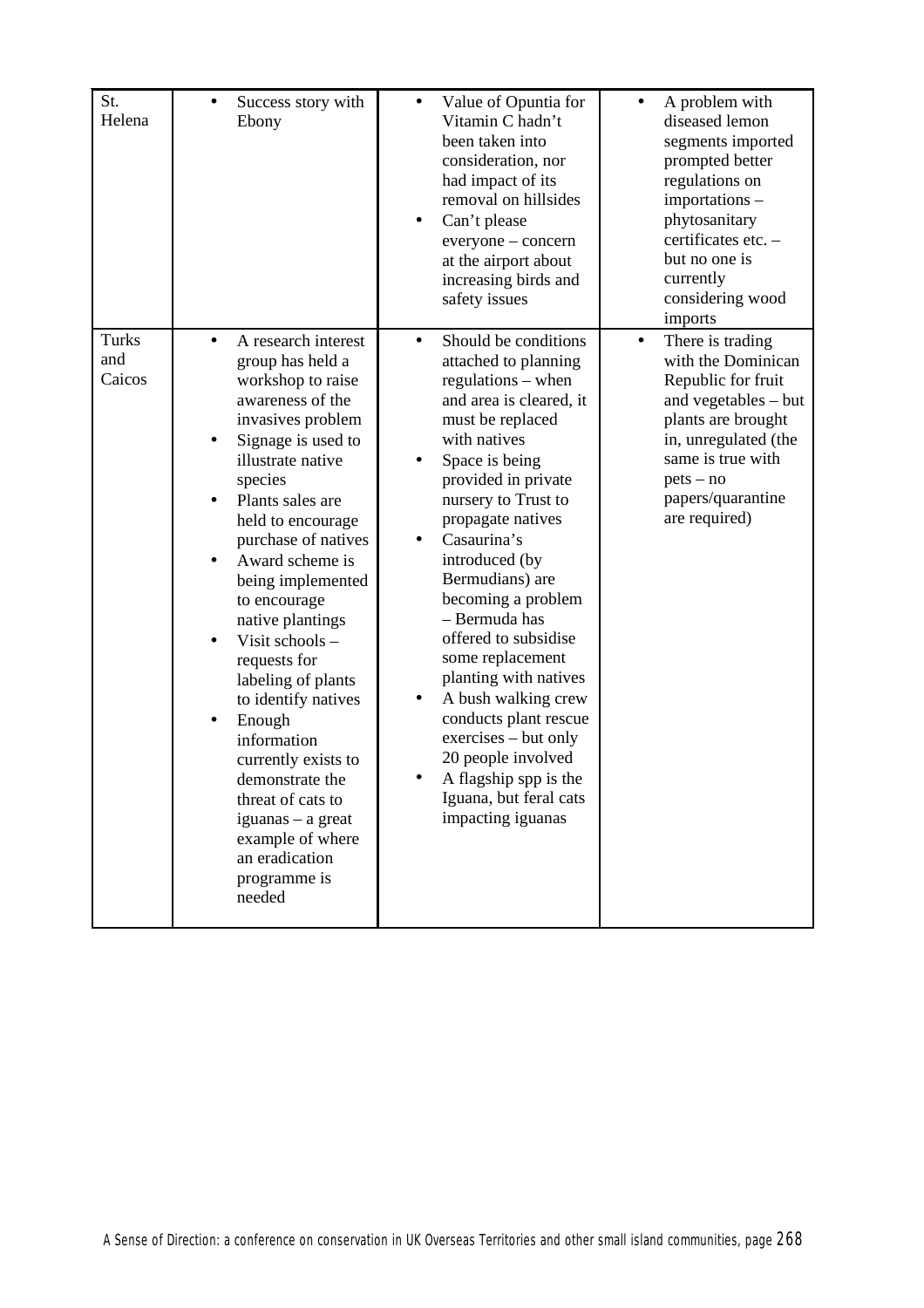| <b>UK</b> | Need to eliminate<br>$\bullet$<br>the jargon<br>associated with<br>invasives - a<br>problem was<br>identified in trying<br>to raise awareness<br>of the issue in<br>ethnically diverse<br>schools which led to<br>misunderstandings<br>Talk about species<br>which are<br>destructive and<br>damaging (might<br>include endemics<br>too). This might<br>lead to economic<br>incentives eg.<br>Insurance issues<br>surrounding<br>casuarinas<br>People are<br>deliberately planting<br>introduced species<br>in nature reserves to<br>'increase the<br>biodiversity'<br>Need to come up<br>٠<br>with costs of dealing<br>with invasives to<br>catch the attention<br>of the politicians<br>If pet imports are<br>suspended, pet<br>traders refocus on<br>other species which<br>are also problematic<br>Promote prose,<br>$\bullet$<br>storytelling etc. to<br>tell the knock-on<br>$effects - eg.$ The<br><b>Lighthouse Keepers</b><br>Cat | Cross-departmental<br>$\bullet$<br>control of the issue<br>can mean that<br>decisions don't<br>actually get made -<br>need to have one<br>department in<br>control<br>Control does<br>$\bullet$<br>involve public<br>awareness | Imports can be<br>$\bullet$<br>suspended – currently<br>in place for Red-eared<br>Slider terrapin and<br>American Bullfrog<br>Need to establish a<br>$\bullet$<br>committee to develop<br>a list of potentially<br>invasive species<br>Establishment of<br>$\bullet$<br>global databases such<br>as GISP will help |
|-----------|--------------------------------------------------------------------------------------------------------------------------------------------------------------------------------------------------------------------------------------------------------------------------------------------------------------------------------------------------------------------------------------------------------------------------------------------------------------------------------------------------------------------------------------------------------------------------------------------------------------------------------------------------------------------------------------------------------------------------------------------------------------------------------------------------------------------------------------------------------------------------------------------------------------------------------------------|--------------------------------------------------------------------------------------------------------------------------------------------------------------------------------------------------------------------------------|--------------------------------------------------------------------------------------------------------------------------------------------------------------------------------------------------------------------------------------------------------------------------------------------------------------------|
| <b>US</b> | Promotion of good<br>$\bullet$<br>practices important                                                                                                                                                                                                                                                                                                                                                                                                                                                                                                                                                                                                                                                                                                                                                                                                                                                                                      | Use of prisoners to<br>work on                                                                                                                                                                                                 |                                                                                                                                                                                                                                                                                                                    |
|           | - need to work more                                                                                                                                                                                                                                                                                                                                                                                                                                                                                                                                                                                                                                                                                                                                                                                                                                                                                                                        | environmental                                                                                                                                                                                                                  |                                                                                                                                                                                                                                                                                                                    |
|           | closely with<br>horticultural                                                                                                                                                                                                                                                                                                                                                                                                                                                                                                                                                                                                                                                                                                                                                                                                                                                                                                              | projects has been<br>successful                                                                                                                                                                                                |                                                                                                                                                                                                                                                                                                                    |
|           | industry                                                                                                                                                                                                                                                                                                                                                                                                                                                                                                                                                                                                                                                                                                                                                                                                                                                                                                                                   |                                                                                                                                                                                                                                |                                                                                                                                                                                                                                                                                                                    |
|           | "Barking up the                                                                                                                                                                                                                                                                                                                                                                                                                                                                                                                                                                                                                                                                                                                                                                                                                                                                                                                            |                                                                                                                                                                                                                                |                                                                                                                                                                                                                                                                                                                    |
|           | wrong tree" -good                                                                                                                                                                                                                                                                                                                                                                                                                                                                                                                                                                                                                                                                                                                                                                                                                                                                                                                          |                                                                                                                                                                                                                                |                                                                                                                                                                                                                                                                                                                    |
|           | catch phrase!                                                                                                                                                                                                                                                                                                                                                                                                                                                                                                                                                                                                                                                                                                                                                                                                                                                                                                                              |                                                                                                                                                                                                                                |                                                                                                                                                                                                                                                                                                                    |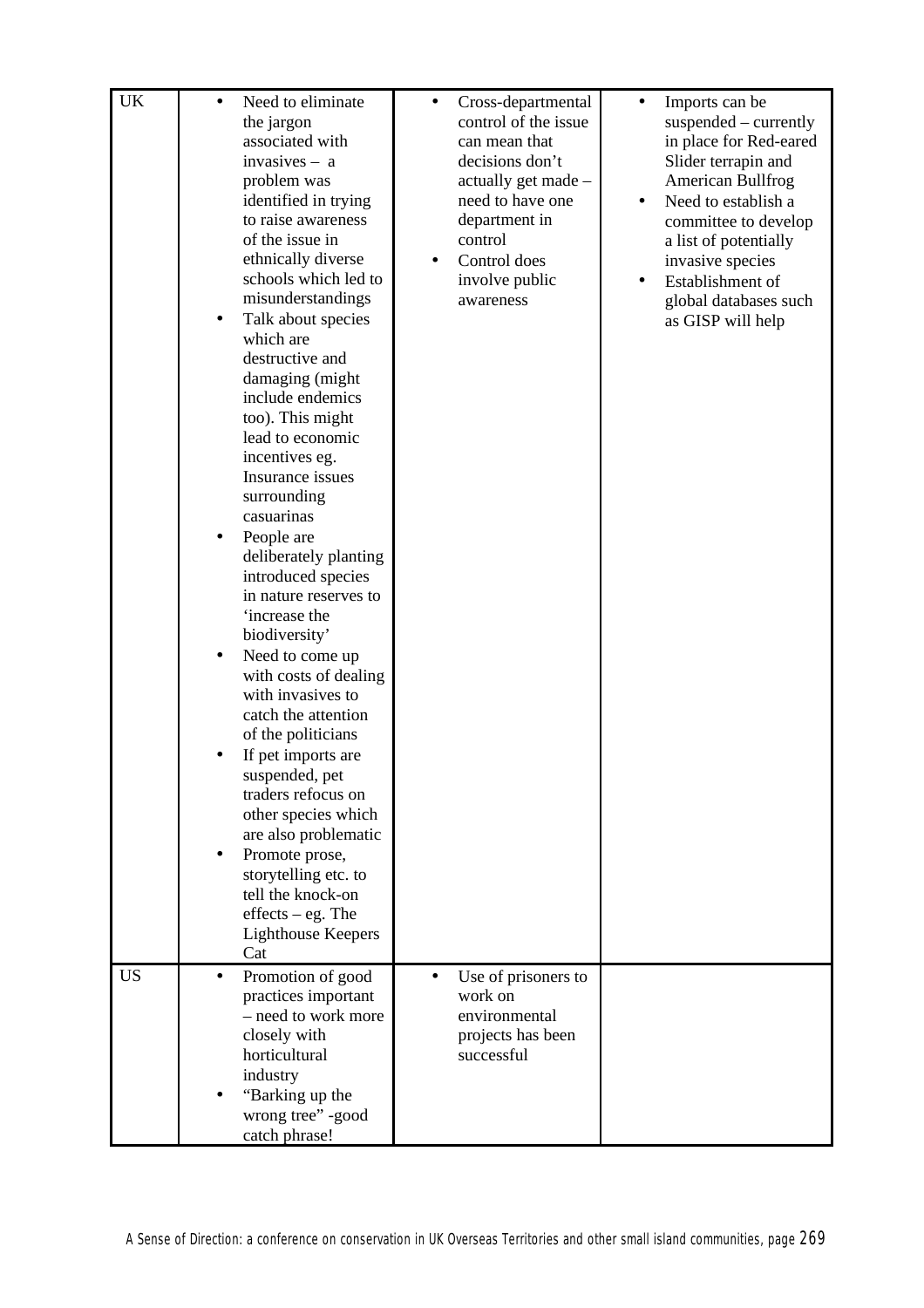| Other |   | Must stress the    | $\bullet$ | Control often takes a   | $\bullet$ | Need to consider                      |
|-------|---|--------------------|-----------|-------------------------|-----------|---------------------------------------|
|       |   | positive element - |           | long time and ongoing   |           | issues of disease                     |
|       |   | focus on the fact  |           | monitoring and          |           | when considering                      |
|       |   | that a native      |           | funding is essential    |           | reintroducing native                  |
|       |   | species will be    |           | How can we make use     |           | species                               |
|       |   | promoted – not so  |           | of our destructive      |           | Need for exchange                     |
|       |   | much the           |           | urges constructively -  |           | of information about                  |
|       |   | eradication of an  |           | introduce a tally to    |           | good practices                        |
|       |   | invasive species   |           | encourage competitive   |           | between territories                   |
|       | ٠ | Let's not forget   |           | nature                  |           | Capacity is often                     |
|       |   | inorganic invasive | ٠         | Danger that an          |           | lacking at point of                   |
|       |   | species – ie trash |           | invasive plant might    |           | $import - so$                         |
|       |   | Can't ignore the   |           | not be recognised if    |           | certificates can be                   |
|       |   | fact that          |           | you are recruiting      |           | issued at point of                    |
|       |   | introduced species |           | volunteers and the      |           | $\text{export} - \text{but soil}$ for |
|       |   | are attractive to  |           | wrong plant may be      |           | example presents                      |
|       |   | $people -$         |           | culled                  |           | problems                              |
|       |   | (colourful, cuddly |           | Marine litter is a      |           | Use of dedicated                      |
|       |   | etc)               |           | major means of          |           | containers to                         |
|       |   |                    |           | dispersal of 'invasive  |           | particular locations                  |
|       |   |                    |           | species                 |           |                                       |
|       |   |                    | ٠         | FRONTIER – paid         |           |                                       |
|       |   |                    |           | customers to            |           |                                       |
|       |   |                    |           | 'volunteer' for         |           |                                       |
|       |   |                    |           | projects but marketing  |           |                                       |
|       |   |                    |           | is not easy - need a    |           |                                       |
|       |   |                    |           | very clear idea of      |           |                                       |
|       |   |                    |           | what the programme      |           |                                       |
|       |   |                    |           | involves – people       |           |                                       |
|       |   |                    |           | need a structured       |           |                                       |
|       |   |                    |           | programme – not just    |           |                                       |
|       |   |                    |           | pulling up trees        |           |                                       |
|       |   |                    |           | Need for pilot projects |           |                                       |
|       |   |                    |           | Most eradication        |           |                                       |
|       |   |                    |           | programmes have         |           |                                       |
|       |   |                    |           | been done as a last     |           |                                       |
|       |   |                    |           | resort but have lacked  |           |                                       |
|       |   |                    |           | the resources for       |           |                                       |
|       |   |                    |           | follow-up studies       |           |                                       |
|       |   |                    |           | Spaying and neutering   |           |                                       |
|       |   |                    |           | should be a             |           |                                       |
|       |   |                    |           | requirement but often   |           |                                       |
|       |   |                    |           | not realistic           |           |                                       |
|       |   |                    |           | Water hyacinth          |           |                                       |
|       |   |                    |           | considered for          |           |                                       |
|       |   |                    |           | brickettes for burning  |           |                                       |
|       |   |                    |           | in Malawi               |           |                                       |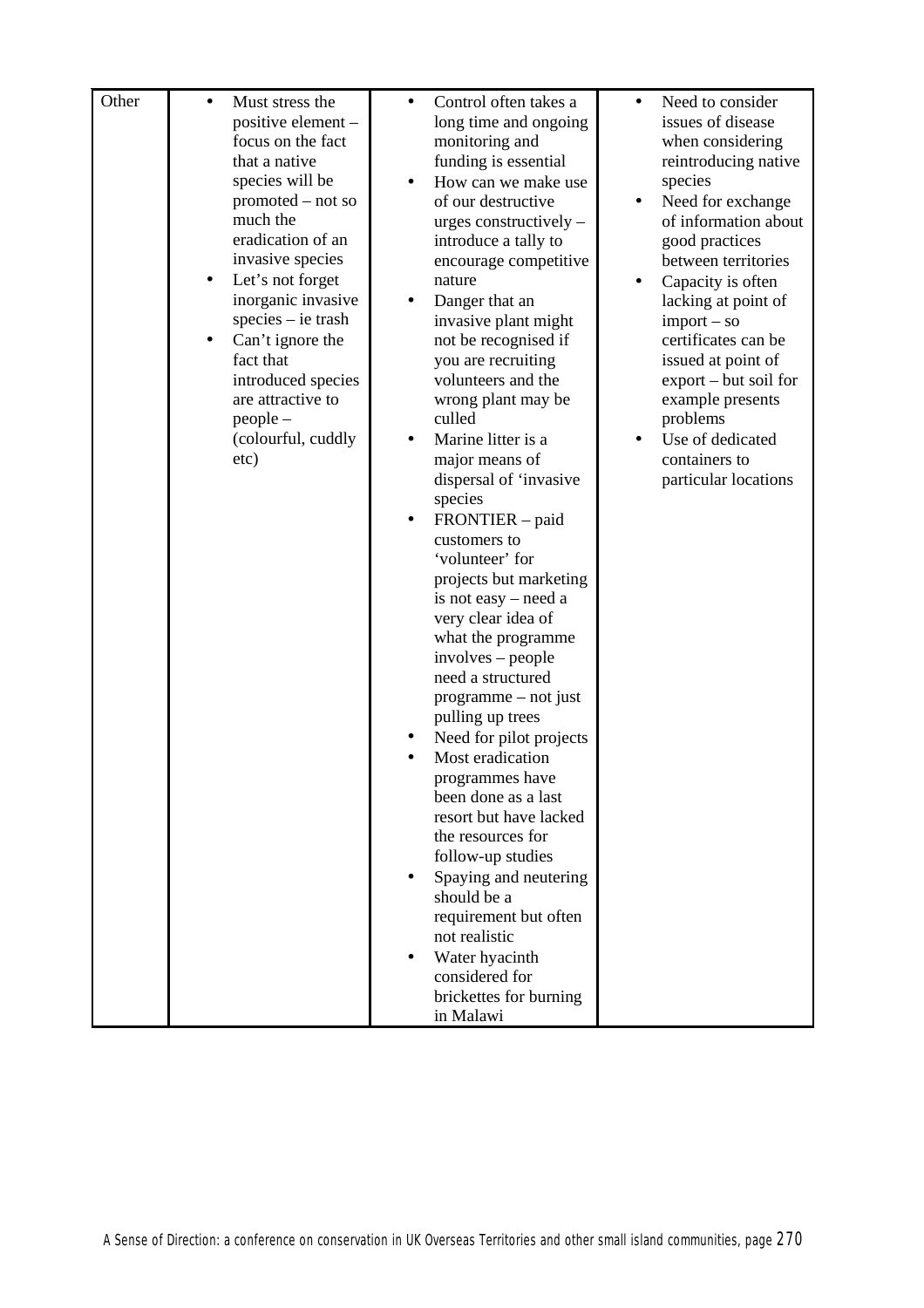### **References**

- Carlquist, S. 1974. *Island Biology*. Columbia University Press, New York.
- Case, T.J., Bolger, D.T. & Richman, A.D. 1992. Reptilian extinctions: the last ten thousand years. In *Conservation Biology: The Theory and Practice of Nature Conservation and Management* (ed. P.L. Fielder & S.K. Jain), pp 91-125. Chapman & Hall, New York.
- Chapin, F.S., Zavaleta, E.S., Viner, V.T., Naylor, R.L., Vitousek, P.M., Sala, O., Reynolds, H.L., Hooper, D.U., Mack, M., Diaz, S., Hobbie, S.E. & Lavorel, S. 2000. Consequences of changing biodiversity. *Nature* 405: 234-242.
- Coblentz, B.E. 1998. Strangers in paradise: invasive mammals on islands. *World Conservation* 4/97-1/ 98: 7-8.
- Cronk, Q.C.B. & Fuller, J.L. 1995. *Plant Invaders*. Chapman & Hall, London.
- D'Antonio, C.M. & Dudley, T.L. 1995. Biological invasions as agents of change on islands versus mainlands. In *Islands: Biological Diversity and Ecosystem Function* (ed. P.M. Vitousek, L.L. Loope & H. Adsersen), pp. 103-121. Ecological Studies 115. Springer-Verlag, Berlin.
- Darwin, C. 1859. *On the Origin of Species by Means of Natural Selection*. J. Murray, London.
- Diamond, J. M. 1975. Assembly of species communities. In *Ecology and Evolution of Communities* (ed. M.L. Cody & J.M. Diamond), pp 342-444. Harvard University Press, Cambridge, Massachusetts.
- Diamond, J.M. & Gilpin, M.E. 1982. Examination of the 'null' model of Connor and Simberloff for species co-occurrences on islands. *Oecologia* 52: 64-74.
- Elton, C.S. 1958. *The Ecology of Invasions by Animals and Plants*. Methuen & Co Ltd, London.
- Gilpin, M.E. & Diamond, J.M. 1982. Factors contributing to non-randomness in species cooccurrences on islands. *Oecologia* 52: 75-84.
- Gotelli, N.J. 1991. Metapopulation models: the rescue effect, the propagule rain, and the core-satellite hypothesis. *American Naturalist* 138: 768-776.
- Groombridge, B. (ed.) 1992. *Global Biodiversity: status of the Earth's living resources*. Chapman &

Hall, London. (Compiled by the World Conservation Monitoring Centre).

- Hanski, I. 1996. Metapopulation ecology. In *Population Dynamics in Ecological Space and Time* (ed. O.E. Rhodes, R.K. Chesser & M.H. Smith), pp 13-43. Chicago University Press, Chicago.
- Hernandez, G., Lahmann, E.J. & Salicido, R.P-G. 2002. *Invasives in Mesoamerica and the Caribbean* (results of the regional workshop on *Invasive Alien Species: Meeting the Challenges Posed by their Presence in Mesoamerica and the Caribbean*, Costa Rica, 11 & 12<sup>th</sup> June 2001). IUCN, San Jose, Costa Rica. [Available electronically at: http://www.iucn.org/places/ orma/publica\_gnl/especies.pdf]
- Holdaway, R.N. 1990. Changes in the diversity of New Zealand forest birds. New *Zealand Journal of Zoology* 17: 309-321.
- IUCN 2000. *Guidelines for the prevention of biodiversity loss due to biological invasion*. IUCN, Gland, Switzerland.
- Levins, R. 1969. Some demographic and genetic consequences of environmental heterogeneity for biological control. *Bulletin of the Entomological Society of America* 15: 237-240.
- MacArthur, R.H. & Wilson, E.O. 1967. *The Theory of Island Biogeograpy*. Princetown University Press, Princetown.
- Mack, R.N., Simberloff, D., Lonsdale, W.M., Evans, H., Clout, M. & Bazzaz, F.A. 2000. Biotic invasions: cause, epidemiology, global consequences and control. *Ecological Applications* 10: 689-710.
- Otte, D. 1989. Speciation in Hawaiian crickets. In *Speciation and its Consequences* (ed. D. Otte & J.A. Endler), pp 482-526. Sinauer, Sunderland, Massachusetts.
- Pimentel, D., Lach, L., Zuniga, R. & Morrison, D. 2000. Environmental and economic costs associated with non-indigenous species in the United States. *Bioscience* 5: 53-65.
- Soulé, M.E. (ed.) 1987. *Viable Populations for Conservation*. Cambridge University Press, Cambridge.
- Steadman, D.W. 1997. Human-caused extinctions of birds. In *Biodiversity II – Understanding and Protecting Our Biological Resources* (ed. M.L.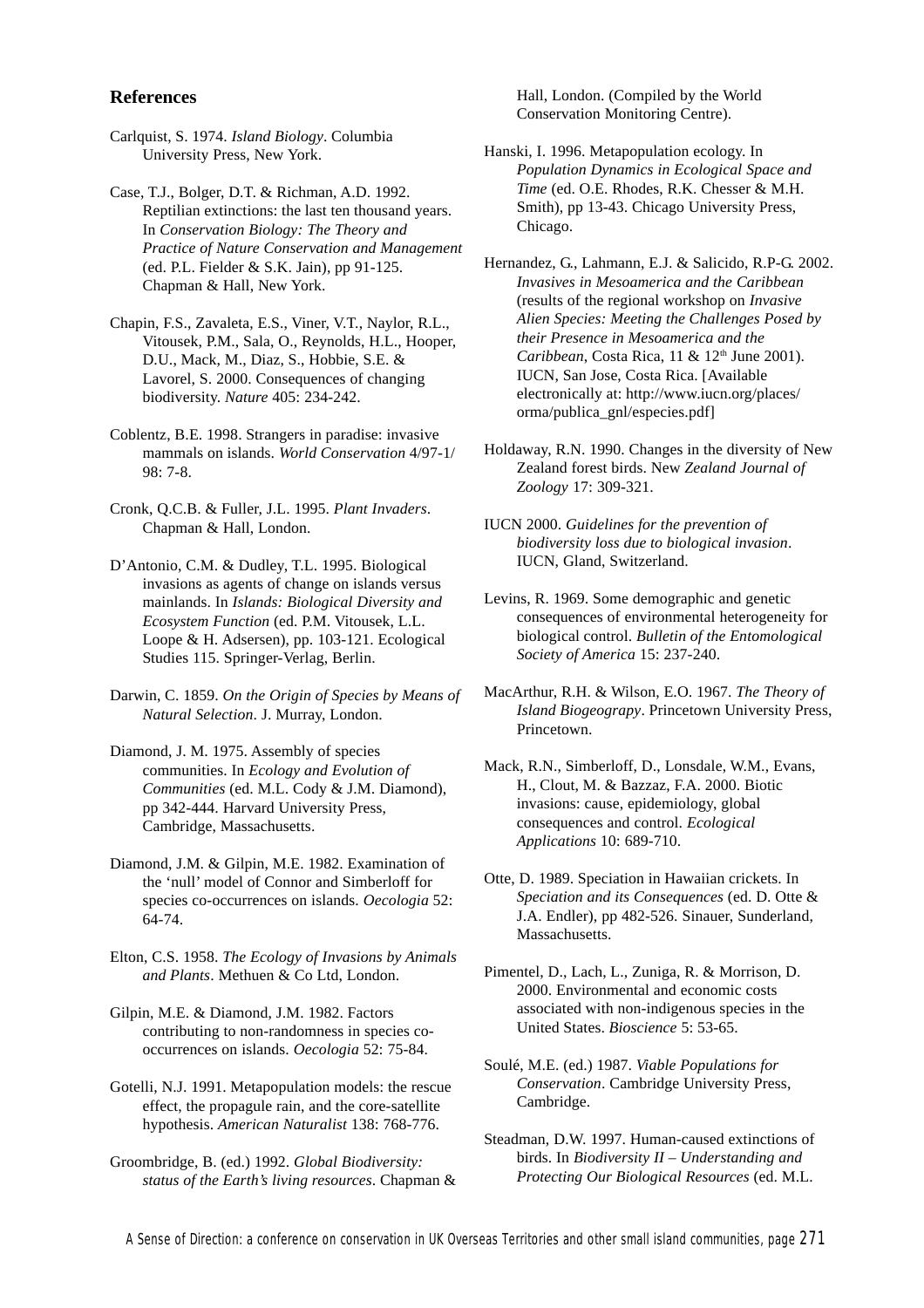Reaka-Kudla, W.E. Wilson & W.O. Wilson), pp.139-161. Joseph Henry Press, Washington DC.

Veitch, D. 1998. The invader at our side. *World Conservation* 4/97-1/98: 19.

Veitch, C.R. & Clout, M.N. 2002. *Turning the Tide: The Eradication of Invasive Species*. Proceedings of the International Conference on Eradication of Island Invasives. Occasional Paper of the IUCN Species Survival Commission No.27. IUCN, Gland and Cambridge.

Vitousek, P.M. 1988. Diversity and biological invasions of oceanic islands. In *Biodiversity* (ed.E.O. Wilson), pp 181-189. National Academy Press, Washington DC.

Vitousek, P.M., D'Antonio, C.M., Loope, L.L., Rejmanek, M., & Westbrooks, R. 1997. Introduced species: A significant component of human-caused global change. *New Zealand Journal of Ecology* 21: 1-16.

Wallace, A.R. 1902. *Island Life* (3rd edn). MacMillan, London.

Whittaker, R.J. 1998. *Island Biogeography*. Oxford University Press, Oxford.

Whittaker, R.J. & Bush M.B. 1993. Dispersal and establishment of tropical forest assemblages, Krakatoa, Indonesia. In *Primary Succession on Land* British Ecological Society Special Publication No.12 (eds J. Miles & D.W.H. Walton), pp 147-160. Blackwell Scientific Publications, Oxford.

Williamson, M.H. 1981. *Island Populations*. Oxford University Press, Oxford.

Wittenberg, R. & Cock, M.J.W. 2001. *Invasive Alien Species: A Toolkit of Best Prevention and Management Practices*. CABI Publishing, Wallingford (on behalf of the Global Invasive Species Programme).

Wingate, D. 2001. Strategies for successful biodiversity conservation and restoration on small oceanic islands: some examples from Bermuda. *In Calpe2000: Linking the Fragments of Paradise - An International Conference on Environmental Conservation in Small Territories* (ed. M. Pienkowski) pp.16-24. UK Overseas Territories Conservation (Available at www.ukotcf.org)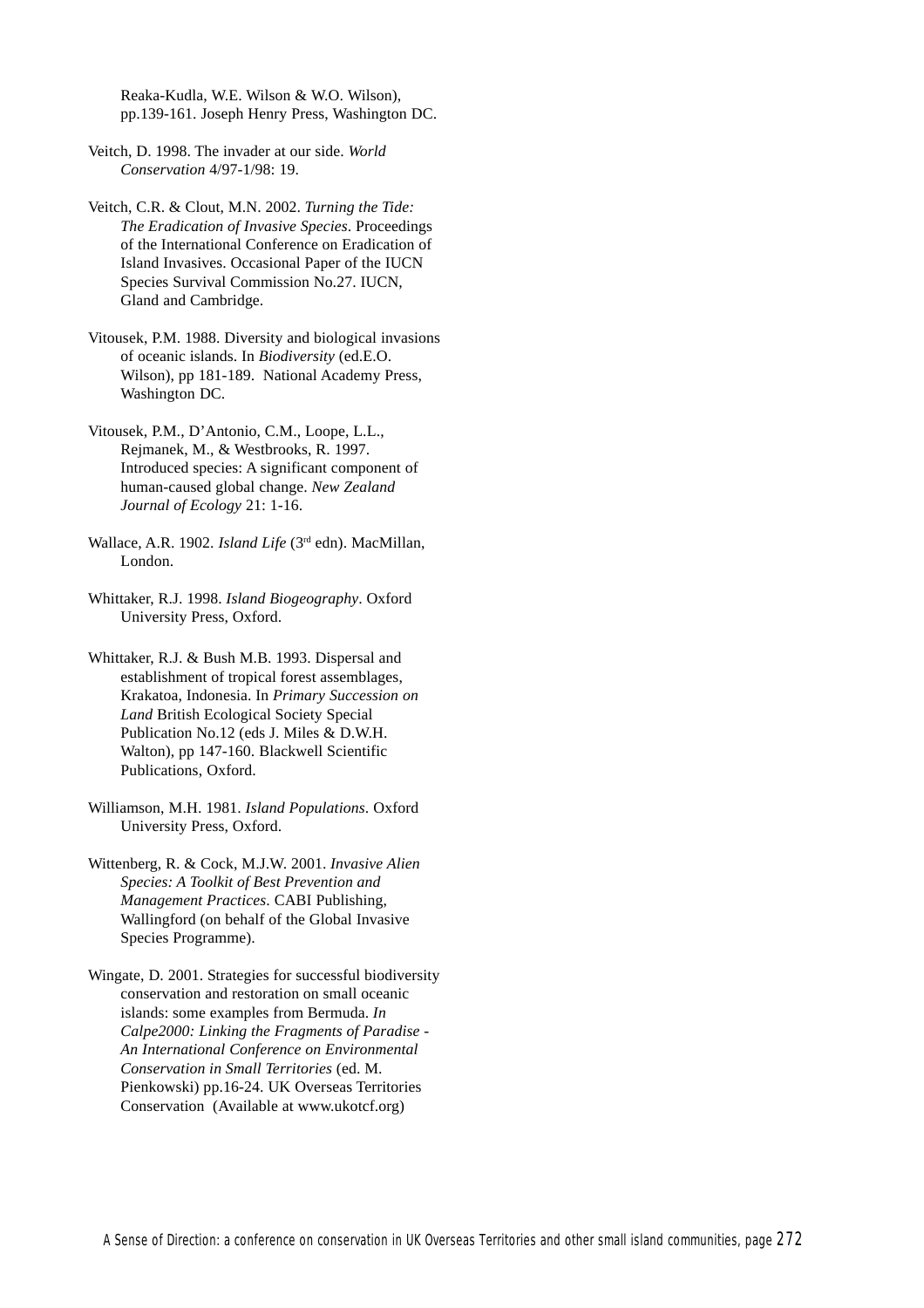### **CAB International and biological control of invasive species (posters)**

### **Oliver D. Cheesman**

Cheesman, O.D. 2003. CAB International and biological control of invasive species. pp 273-274 in *A Sense of Direction: a conference on conservation in UK Overseas Territories and other small island communities* (ed. M. Pienkowski). UK Overseas Territories Conservation Forum, www.ukotcf.org

**Dr Oliver D. Cheesman**, CABI Bioscience UK Centre, Bakeham Lane, Egham, Surrey, TW20 9TY, UK o.cheesman@cabi.org www.cabi.org

An introduction to CAB International (CABI) is provided elsewhere in these Proceedings (p.177). One of CABI's major interests throughout its long history has been the use of biological control – the release of natural enemies of weeds or pests, to suppress their populations. For many years, CABI operated a specific body to co-ordinate work in this area (the Commonwealth Institute of Biological Control, later the International Institute of Biological Control). It has published catalogues of biological control agents used against pests in different regions of the world, such as Cock (1985) for the Caribbean and Bermuda, and a global catalogue of weeds and their biological control agents (Julien & Griffiths 1998). CABI continues to research and implement biological control programmes and regularly publishes reference materials (such as *Biocontrol News and Information*).

Agricultural weeds and pests provide some of the most obvious early examples of damaging invasive species. Biological control has been used to counter them for over 100 years. There is an increasing interest in the use of biological control against invasive species in natural as well as agricultural ecosystems. With increasing sensitivity to the negative impacts that alien species can have, it may at first seem counter-intuitive to import deliberately more non-native organisms in attempts to control one that has become invasive. Some examples of "biological control gone wrong" are well known – the Mongoose in the Caribbean, the Cane Toad in Australia. However, these are invariably amongst the earlier attempts at biological control, involving poorly or un- regulated programmes, where the negative impacts could easily have been predicted, if only the underlying ecology of pest and natural enemy had been considered. Although poorly regulated biological control programmes remain a potential danger, international standards

have been set for the use of the technique (FAO, 1996). Rigorous screening for potential impacts on non-target organisms is clearly an essential part of any responsible biological control programme (Thomas & Willis 1998).

Biological control is not always appropriate, nor is it always successful. However, in the right situation it can represent an unrivalled technique for the control of invasive species. Alternative techniques, such as chemical and mechanical control, are often damaging to the environment, costly and labour intensive – often needing to be repeated year after year. Such techniques may simply be impractical, because of the topography of the affected area, or because the invasion is too far advanced. For a relatively small initial investment, biological control can provide a self-sustaining solution – using biodiversity to protect biodiversity (Anon. 1994).

Successful biological control programmes are often forgotten – once a weed or pest problem has been eliminated, it is easy to forget that it ever existed. Nonetheless, spectacular success stories, like the clearance of invasive *Opuntia* cactus in Australia in the 1920s and 30s, are not difficult to find. Although economic analyses are scarce, successful biological control programmes are estimated to have saved millions of dollars (Greathead 1995).

The following poster presentations describe some of CAB International's recent work with biological control in the UK Overseas Territories; not against agricultural pests, but against environmentally damaging invasive species.

The work to protect the endemic Gumwood Tree on St Helena was one of the first examples of biological control being used successfully to save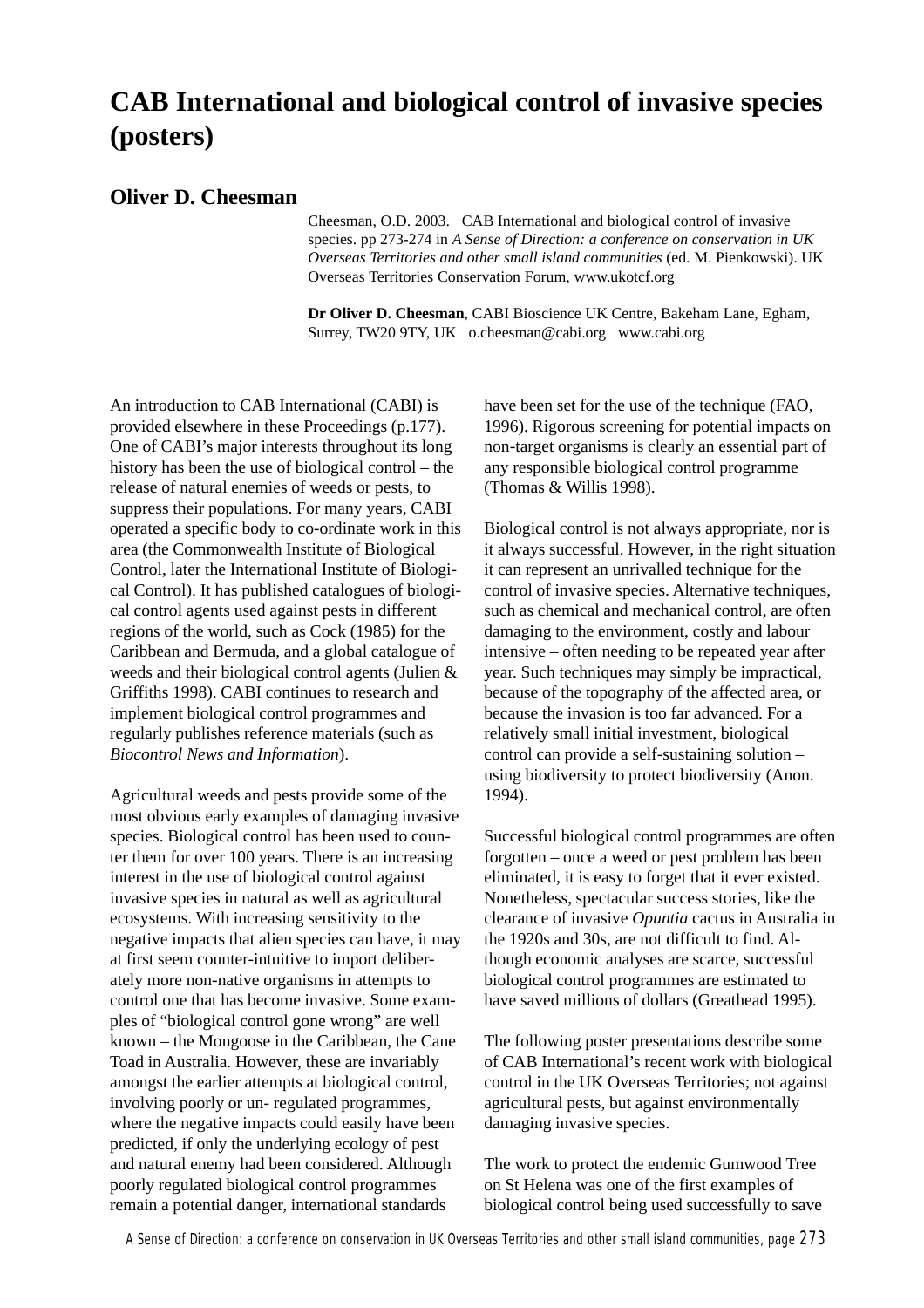from extinction a rare species threatened by an invading alien pest. The success of this programme paved the way for the restoration of the Gumwood (the Millennium Forest Project) on St Helena – see Cairns-Wicks & Peters (2001).

Although further effort is needed on Ascension Island, to follow up on initial attempts at biological control of Mexican Thorn, the work conducted there may have contributed to slowing the spread of this pernicious weed. Biological control may provide the only practical solution to the environmental threats posed by this vigorously invasive alien plant on the island, and would complement work undertaken by the RSPB to control cats and rats – see George & White pp.155-160 in these Proceedings.

### **References**

- Anon. (1994) *Using Biodiversity to Protect Biodiversity*. CAB International, Wallingford.
- Cairns-Wicks, R. & Peters, I. (2001) The St Helena Millennium Gumwood Forest Project. In *Calpe2000: Linking the Fragments of Paradise - An International Conference on Environmental Conservation in Small Territories* (ed. M. Pienkowski) pp. 77-79. UK Overseas Territories Conservation Forum, UK (available on www.ukotcf.org).
- Cock, M.J.W. (1985) *A Review of Biological Control of Pests in the Commonwealth Caribbean and Bermuda up to 1982*. Commonwealth Agricultural Bureaux, Slough.
- FAO [Food & Agriculture Organisation of the United Nations] (1996) *Code of Conduct for the Import and Release of Exotic Biological Control Agents* (International Standards for Phytosanitary Measures, Publication No.3). FAO, Rome.
- Greathead, D.J. (1995) Benefits and risks of classical biological control. In *Biological Control: Benefits and Risks* (eds H.M.T. Hokkanen & J.M. Lynch), pp.53-63. Cambridge University Press, Cambridge.
- Julien, M.H. & Griffiths, M.W. (1998) *Biological Control of Weeds: a world catalogue of agents* and their target weeds (4<sup>th</sup> edn). CABI Publishing, Wallingford.
- Thomas, M.B. & Willis, A.J. (1998) Biocontrol risky but necessary? *Trends in Ecology and Evolution* 13: 325-329.



The following two posters should be cited as:

Shaw, R. & Fowler, S. 2003. Biological control saves endangered tree from extinction on St Helena. p 275 in *A Sense of Direction: a conference on conservation in UK Overseas Territories and other small island communities* (ed. M. Pienkowski). UK Overseas Territories Conservation Forum, www.ukotcf.org

Djeddour, D., Cheesman, O.D. & Fowler, S. 2003. Biological control of Mexican thorn *Prosopis juliflora* on Ascension Island. p 276 in *A Sense of Direction: a conference on conservation in UK Overseas Territories and other small island communities* (ed. M. Pienkowski). UK Overseas Territories Conservation Forum, www.ukotcf.org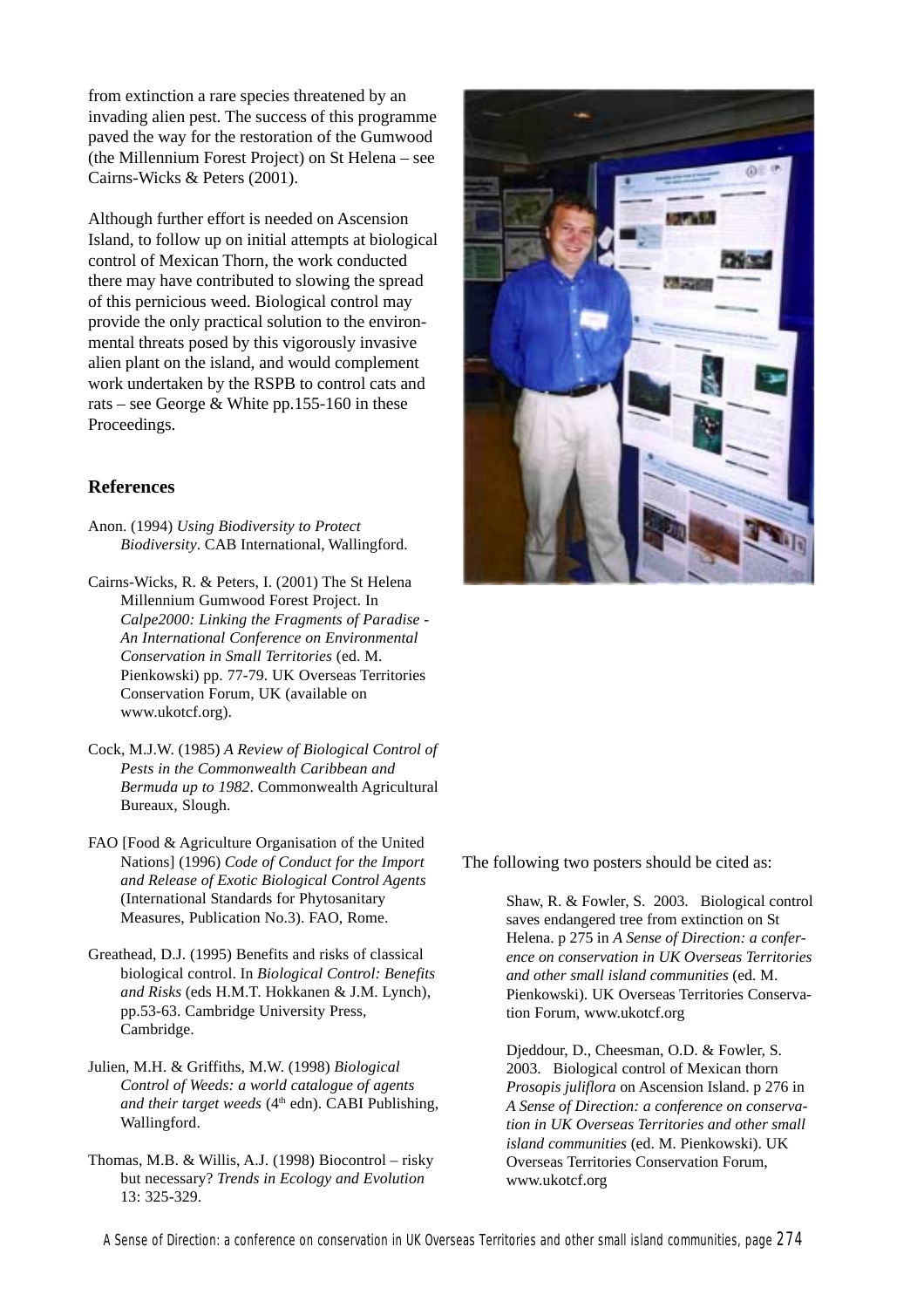

### **Biological Control saves endangered tree from extinction on St Helena**

Richard Shaw: CABI Bioscience UK Centre, Silwood Park, Buckhurst Road, Ascot, Berks SL5 7TA, UK. Email: r.shaw@cabi.org Simon Fowler: Landcare Research, Private Bag 92170, Auckland, New Zealand, Email: fowlers@LandcareResearch.co.nz

### **Introduction**

### The Threat to the Gumwood

St Helena, one of the UK's Overseas Territories, is a small volcanic island. approximately 14 million years old. It is situated in the southern mid-Atlantic, around 2000km east of Angola on the western coast of Africa. Despite its diminutive size (122km<sup>2</sup>), and the effects of widespread environmental degradation, the island's flora and fauna is of international importance, including 10 endemic genera and 37 endemic species of flowering plants (Ashmole & Ashmole, 2000). Amongst these is the St Helena gumwood *Commidendrum robustum*, a giant member of the daisy family (Compositae). This is the national tree of St Helena, and once formed an extensive forest across parts of the island. However, this special plant is now represented by only 2500 trees at Peak Dale and these were, until recently, under threat of extinction.

Figure 1: Gumwoods on St Helena

### **The Enemy**

In 1991, the scale insect Orthezia insignis was identified attacking the remaining gumwood trees. This insect is a common pest in tropical countries and is likely to have been introduced onto St Helena accidentally in the 1970s or 1980s. It proved difficult to control with insecticides because the places where the surviving gumwoods grew were relatively inaccessible.

O. insignis was capable of killing trees partly by its sap-sucking feeding activity, but also because of the sooty mould that grew on the honeydew produced by dense scale infestations. Not only was the gumwood (and the native species associated with it) under threat, but the wide host range of the pest meant that other endemic plants were likely to be attacked as well.

The situation was becoming desperate: between 1991 and 1993 around 100 trees had died, and increasing numbers were becoming heavily infested. CAB International (CABI) were approached to investigate alternative methods of pest control.



Figure 2: An infectation of Octhoria incigni

### **The Natural Solution**

Fortunately, this particular pest was no stranger to CABI's biological control scientists. Research revealed that between 1908 and 1959 a predatory ladybird beetle, Hyperaspis pantherina, had been used to control the scale insect in Hawaii, four African countries and Peru, with substantial success in most cases.

Consequently, the beetle was imported into CABI's UK quarantine facility so that its taxonomy, life history and environmental safety could be studied in detail (Booth et al., 1995).



Figure 3. The specialist predatory ladybird beetle, Hyperaspis





Figure 4. Orthezia insignis adult with the oval grey egg of predator laid on its back (see arrow

### The Results

With an enormous source of prey, a mass-rearing programme initiated on St Helena by local staff allowed continual releases of beetles in 1993, onto gumwood trees infested with *O. insignis*. The programme culminated in the mass release of 5,000 beetles in early 1994. By 1995, the mass rearing programme had to be abandoned, because insufficient prey could be found on the island

Since 1995, there have been no further problems with *O. insignis* on St Helena, and restoration projects involving extensive tree-plantings are under way to re-establish the gumwood populations.

This project used nature to control nature, and restored the balance which had been upset by human activities. It is fair to say that this little ladybird has saved another species from likely extinction in the wild.

### **References**

- Ashmole, P. & Ashmole, M. (2000) St Helena and Ascension Island: a natural history. Anthony Nelson, Oswestry.
- Booth, R.G., Cross, A.E., Fowler, S.V. & Shaw, R.H. (1995) The biology and taxonomy of Hyperaspis pantherina (Coleoptera: Coccinellidae) and the classical biological control of its prev. Orthezia insignis (Homoptera: Ortheziidae). Bulletin of Entomological Research 85, 307-314.

**Acknowledgements** 

This project was funded by the UK Government's Overseas Development Administration (now DFID)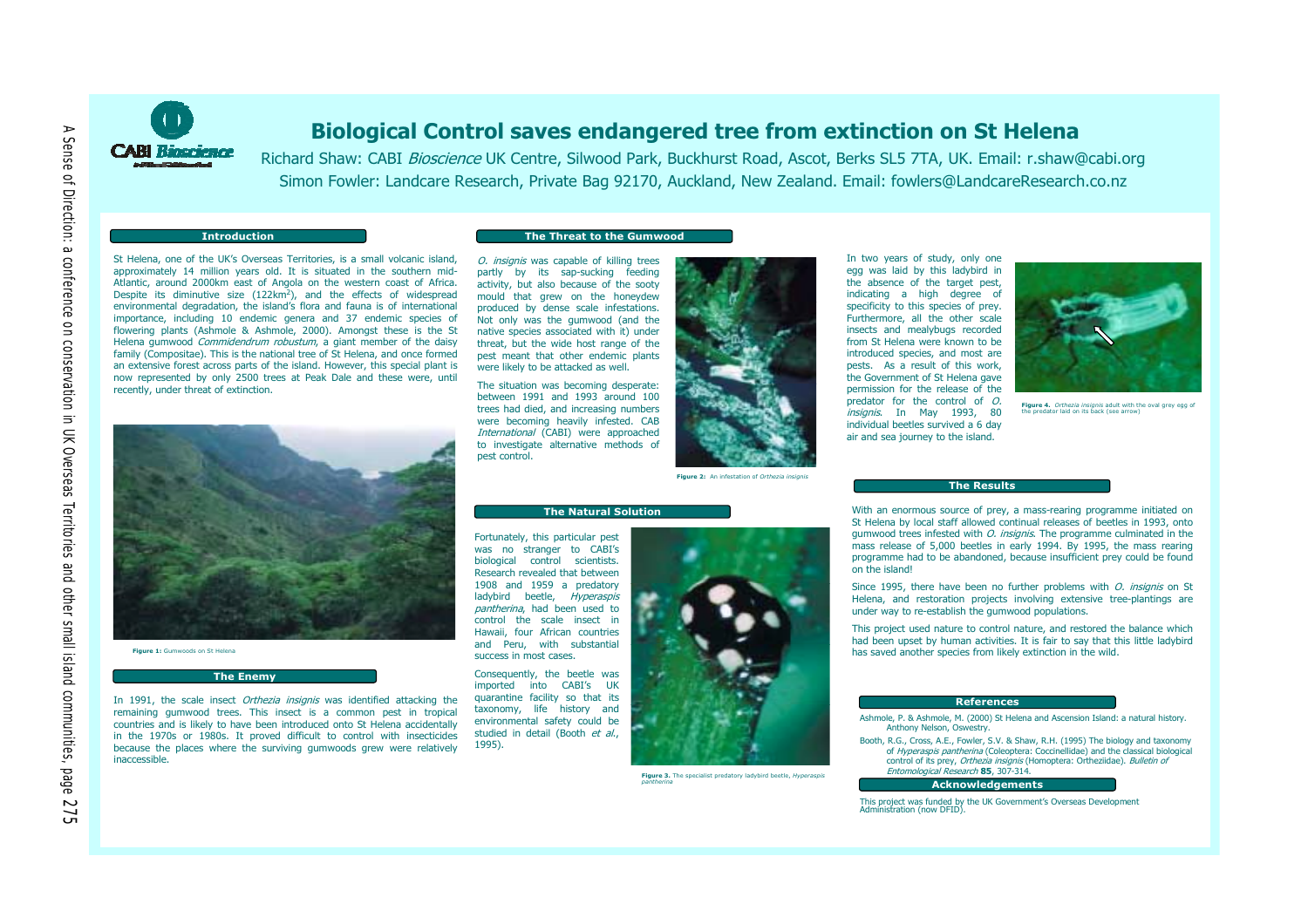**Biological control of Mexican thorn (Prosopis juliflora) on Ascension Island** 

Buckhurst Road, Ascot, Berks SL5 7TA, UK. Email: d.djeddour@cabi.org Simon Fowler: Landcare Research, Private Bag 92170, Auckland, New Zealand. Email: fowlers@LandcareResearch.co.nz Diver D. Cheesman: CABI Bioscience UK Centre, Bakeham Lane, Egham, Surrey, TW20 9TY, UK. Email: o.cheesman@cabi.org CR Djamila Djeddour: CABI Bioscience UK Centre, Silwood Park,

## **Introduction**

陸 野さ

lies in the equatorial Atlantic Ocean, 1200km northwest of the island of St. Helena and 1700km from the African mainland. A young volcanic island, approximately 1 million it covers 98km<sup>2</sup> and has a naturally dry, barren landscape, largely Although Ascension supports relatively few indigenous species, a number of important endemics occur amongst its flora and fauna (Ashmole & Ashmole, 2000). The barren landscape itself represents a rare set of natural habitats, but the island has suffered serious ecological degradation as a result of human exploitation one of the UK's Overseas Territories, covered by basalt lava fields and cinder cones. and species introductions. Ascension Island, years old,

## The Enemy



**Figure 1:** Mexican thorn (*Prosopis julifora*). Foliage<br>(top left); Flowers and seed pods (top right); thorns<br>(clin wilson franks & Wildlife Commission Writesy of<br>Colin Wilson franks & Wildlife Commission Wri



become a serious invasive alien weed in many parts of the world. Prosopis seed pods, and then distribute the seeds in their droppings. The plant<br>represents a serious threat to the indigenous biodiversity of the island, as<br>well as causing serious amenity problems. The Mexican thorn *Prosopis juilflora* is a spiny, leguminous tree which has<br>spread from its native geographical range (centred on Central America) to appears to have been accidentally introduced onto Ascension Island in the 15m in height) often form dense thickets. On Ascension, the spread of Prosopis is assisted by the local population of feral donkeys, which eat the The plant grows very rapidly, and trees (which can reach 970s or 1980s.

# The Threat to Ascension Island

paths have become blocked by impenetrable Mexican thorn thickets, and the blant's thorns cause punctures to the tyres of motor vehicles and bicycles. A significant fire risk will also develop as dead wood accumulates, as it burns Ascension, and is present over approximately 75% of the island. Tracks and Despite being a relatively recent arrival, Prosopis has spread very rapidly on very easily



ith the **igure 3:** The naturally barren landscape of the surface of the surface of the surface of the surface of the surface of the surface of the surface of the surface of the surface of the surface of the surface of the surface

endemic plants such as the rare Euphorbia origanoides, and invades the nesting sites of green turtles and sea birds. The Mexican thorn thickets also provide cover for introduced animals, such as rats and cats, which In biodiversity terms, the rapid spread of *Prosopis* threatens to drastically<br>alter the unique landscape of the island and obscure many of its fascinating endemic invertebrate fauna, which could be lost as the Mexican thorn volcanic features. These barren habitats are home to a small but interesting suppress important such as rats and hemselves threaten to devastate the island's biodiversity. spreads further. In addition, Prosopis threatens to for introduced animals, cover provide

## **The Natural Solution**

seeds of the plant) were identified as possible biological control agents:<br>*Algarobius prosopis* and *Neltumius arizonensis*. Releases of adult beetles were<br>conducted on Ascension in May 1997. CAB International conducted a study of the potential for biological control of chemical control and mechanical removal of Prosopis is possible, this is not a Mexican thorn on Ascension Island during 1996/7 (Fowler, 1998). Although solution now that the plant has spread so far. Based on work conducted in South Africa, two species of bruchid beetles (which attack the practical:



*garobius prosopis* e<br>asís (top centre); P<br>amps (top left) **Figure 3: Adult Algari**<br>Neltumius arizonensis<br>Ascension Island domini

### The Results

be necessary to control the plant on the island. Fowler (1998) suggested<br>that further biological control agents might be required, acting alongside the Mexican thorn on Ascension, where it may be destroying around 50% of the seeds produced by the plant (Jewsbury, 2001). Nonetheless, this the two bruchids released in 1997, in order to counter the spread of Initial observations suggested that both beetles had established populations on Ascension Island. Subsequent work suggests that Neltumius may have since died out, but that Algarobius has successfully spread through much of may be insufficient to halt the spread of Prosopis, and additional work may Mexican Thorn on Ascension Island.

un Ascension are (as expected) incorrect. An Acanthoscelides suramerica, is responsible for the Algarobius attacking Seed-work Acacia Leucaena leucocephala on Ascension are (as expected) incrrect<br>entirely different beetle, *Acanthoscelides suramerica*. is responsible for damage to Acacia (Jewsbury, 2001). Reports of Nelturnius and/or

A recent conservation management plan for Ascension Island (Pickup,<br>1999) recognises Mexican thorn as one of the most important threats to<br>local biodiversity, along with introduced rats and cats. Further funding is equired to progress the biological control initiative against Mexican thorn on Ascension Island.

# References

Ashmole, P. & Ashmole, M. (2000) St Helena and Ascension Island: a natural history. Anthony Nelson, Oswestry.

impact and control of 'Mexican thorn', **Bioscience report** Fowler, S.V. (1998) Report on the invasion, impact<br>Prosopis juliflora, on Ascension Island. CABI

Jewsbury, N. (2001) Assessing the effectiveness of the biological control of 'Mexican<br>Thorn', *Prosopis juliflor*a, via the introductions of two seed-feeding bruchids, on Ascension Island. Undergraduate dissertation, Faculty of Science, Kingston University.

Pickup, A.R. (1999) Ascension Island Management Plan. RSPB

## Acknowledgements

CABI Bioscience's 1996/7 work on biological control of Mexican Thorn on Ascension<br>Island was funded by the Foreign & Commonwealth Office of the UK Government.<br>*Acanthoscelides suremenica*.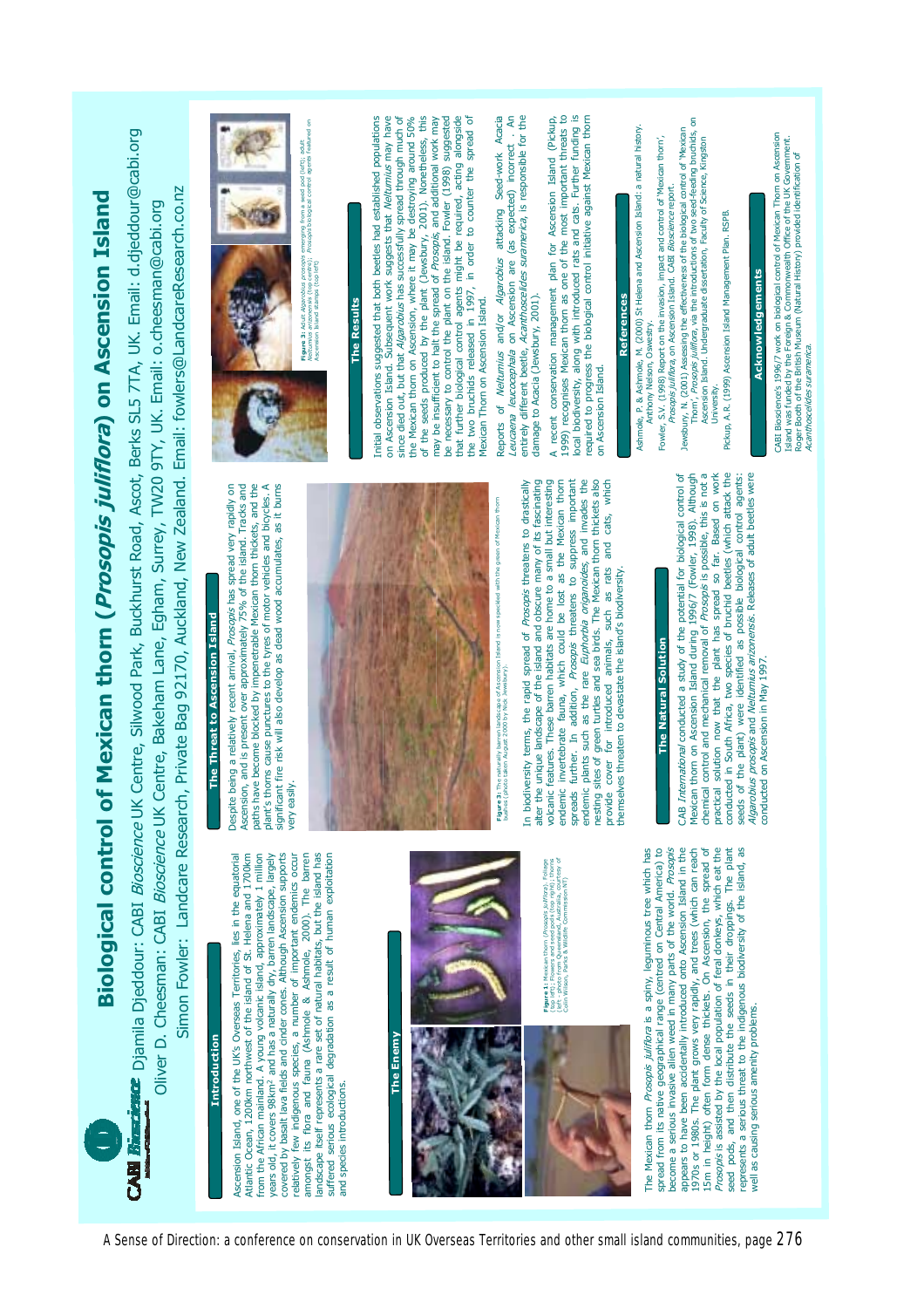### **Mink** *Mustela vison* **eradication in the Western Isles, Scotland, UK (poster)**

### **Niall Moore and Sugoto Roy, Central Science Laboratory (Defra)**

Moore, N. & Roy, S. 2003. Mink *Mustela vison* eradication in the Western Isles, Scotland, UK. p 277 in *A Sense of Direction: a conference on conservation in UK Overseas Territories and other small island communities* (ed. M. Pienkowski). UK Overseas Territories Conservation Forum, www.ukotcf.org

**Niall Moore** and **Sugoto Roy**, Central Science Laboratory (Defra), Sand Hutton, York YO41 1LZ, UK n.moore@csl.gov.uk

Invasive non-native species cause the greatest loss of biodiversity on oceanic islands. The American mink *Mustela vison* is a non-native small carnivore which has become established throughout the UK following escapes from fur farms since the 1920s. Farmed mink escaped in the Western Isles (Scotland) and a feral population is now established on 75% of the 2,800 km2 archipelago.

Mink threaten internationally important groundnesting bird populations (mainly terns) by predation of eggs and chicks. A five-year eradication scheme is attempting to reduce the impact of mink and assess the feasibility of a pan-archipelago eradication scheme. The project is funded by the EU LIFE-Nature Fund and a consortium of local bodies led by Scottish Natural Heritage, with the work being carried out by staff from Central Science Laboratory.

The main aims of the scheme are to eradicate mink from a 750km<sup>2</sup> trial area of the Western Isles, to collect data for modelling full eradication, and also to remove feral ferrets *Mustela furo*, another alien small carnivore. The main method employed is live-capture cage trapping using 2,500 traps over a five-year trapping campaign. Dogs are used to locate den sites.

The project has just completed its first 16 months of trapping and has achieved over 62,000 trapnights with 230 mink and 139 feral ferrets caught to date. Mink population densities are substantially lower than previously thought. Most of the mink are confined to the coast with the highest densities on small offshore islands, many close to seabird colonies.

Trapping at den sites has proved highly successful when mink are breeding (a period during which

normal line-trapping is unsuccessful). Locating mink dens using dogs has also proved very effective. The use of scent-gland-based lures has improved efficiency, doubling the capture rate. Traps on floating platforms and the use of mirrors are also being investigated.

Tern colonies have been counted and breeding success estimated to compare with future trends. As mink numbers decline, rat *Rattus norvegicus* captures have increased, suggesting possible mesopredator release. Modelling indicates that 80-85% of the mink population must be removed *per annum* to cause extinction in five years.